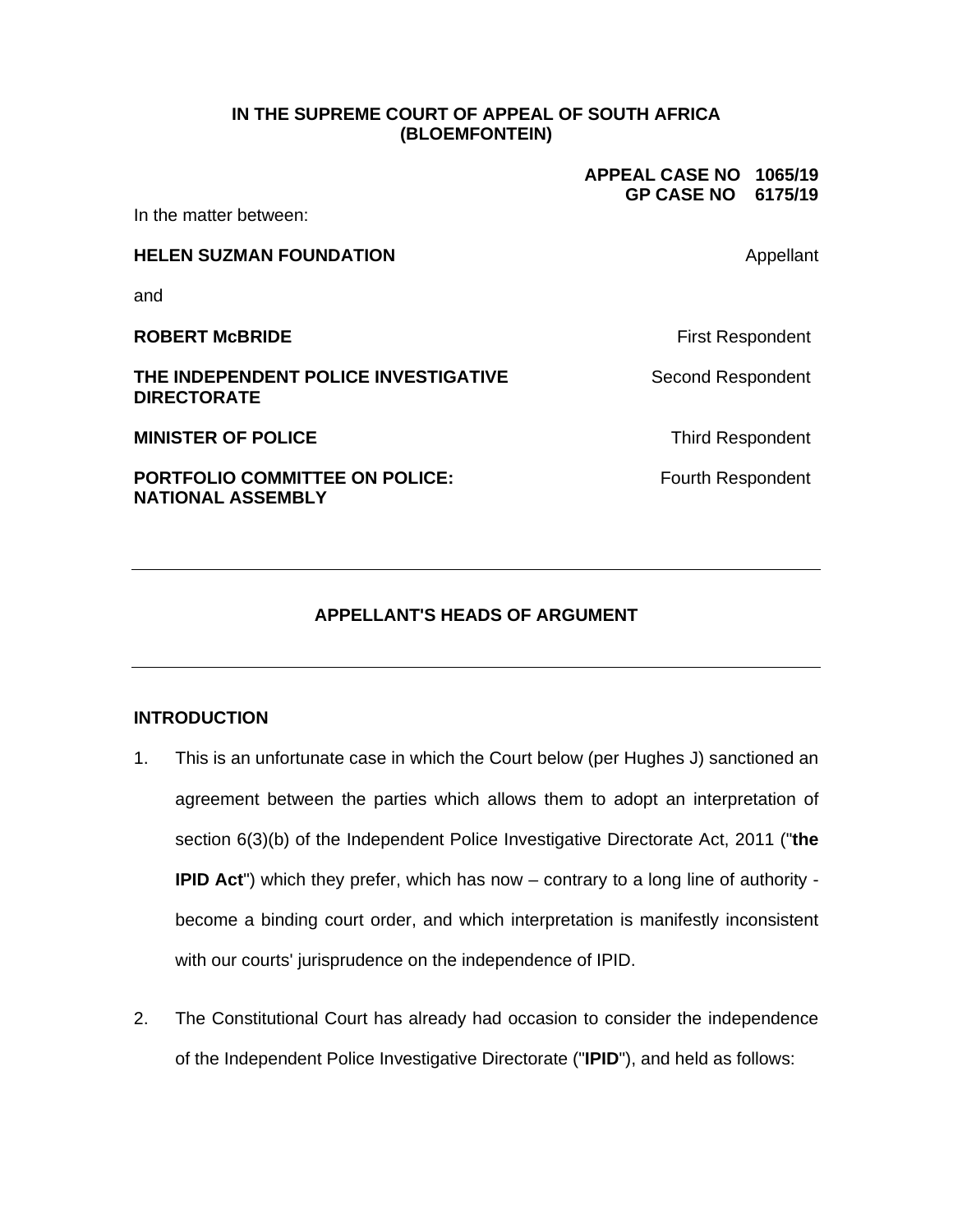"*Independence primarily means that the anti-corruption bodies should be shielded from undue political interference. To this end, genuine political will to fight corruption is the key prerequisite. Such political will must be embedded in a comprehensive anti-corruption strategy. The level of independence can vary according to specific needs and conditions. Experience suggests that it is the structural and operational autonomy that is important, along with a clear legal basis and mandate for a special body, department or unit. This is particularly important for law enforcement bodies. Transparent procedures for appointment and removal of the director together with proper human resources management and internal controls are important elements to prevent undue interference*."1

3. The Constitutional Court went on to turn its face against "*conduct [that] has the potential to expose IPID to constitutionally impermissible executive or political control*".2 Said the Court:

> "*That action is not consonant with the notion of operational autonomy of IPID as an institution. Put plainly it is inconsistent with section 206(6) of the Constitution*."

4. Even more vigilance is required in the case of renewals. The Constitutional Court has stressed that renewals left to the discretion of political actors strike at the very heart of independence and are inconsistent with the Constitution.<sup>3</sup>

<sup>1</sup> *McBride v Minister of Police and Another* 2016 (11) BCLR 1398 (CC) ("*McBride*") para [35], quoting a report by the Organisation for Economic Co-operation and Development titled: "*Specialised Anti-corruption Institutions: Review of Models*", which was cited with approval by the Constitutional Court in *Glenister.*

<sup>2</sup> *McBride* at para [40].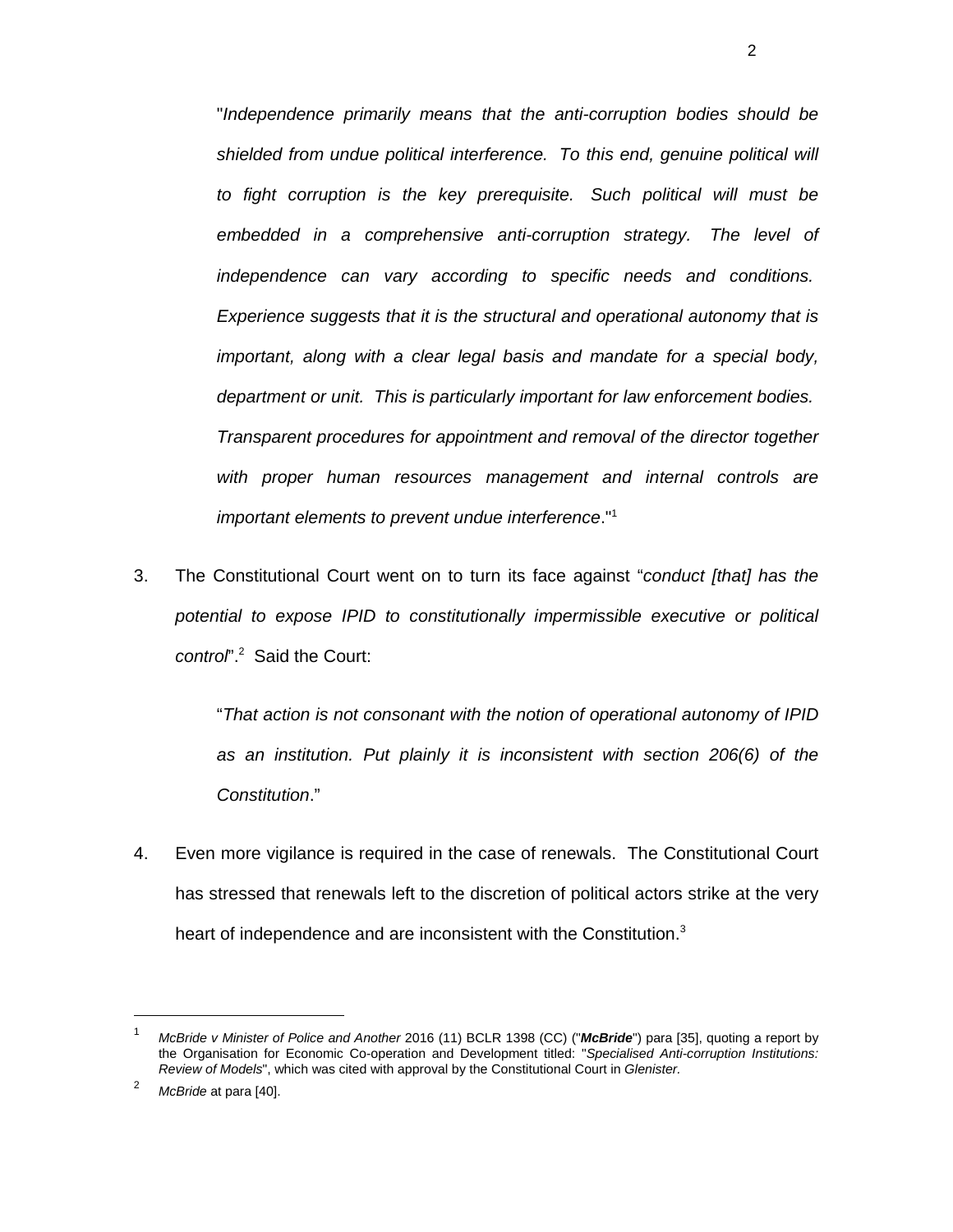- 5. Despite the judgments mentioned above, the Minister of Police ("**the Minister**"), the Portfolio Committee on Police ("**the Committee**") and the erstwhile Executive Director of IPID ("**Mr McBride**") have, privately, agreed on a mechanism for the renewal of the Executive Director's tenure via a settlement agreement made an order of court by the Honourable Madam Justice Hughes on 12 February 2019 ("the Hughes Order").<sup>4</sup> In so doing, these parties have applied, and the High Court has endorsed, a constitutionally impermissible interpretation of section 6(3)(b) of the IPID Act.
- 6. This private agreement and agreed interpretation concentrate the power of renewal in the Minister and the Committee, thus exposing IPID to political interference or the perception of such interference. It is plainly an unlawful interpretation.
- 7. The legality of the agreed interpretation was never ventilated in open Court. Indeed, there was no argument on any interpretation of section 6(3)(b) of the IPID Act, and no written heads of argument were filed by any of the Minister, the Committee or Mr McBride to explain why their agreed interpretation was constitutionally compliant.
- 8. Instead, the High Court rubberstamped the agreement as a consent order, without any consideration as to its constitutionality. It did so despite efforts by the appellant ("**HSF**"), which had been admitted by consent of the parties and by the

3

 $\overline{3}$  *Justice Alliance of South Africa v President of Republic of South Africa and Others, Freedom Under Law v*  President of Republic of South Africa and Others, Centre for Applied Legal Studies and Another v President of *Republic of South Africa and Others* 2011 (5) SA 388 (CC) ("*JASA*"), para [73]; and *Helen Suzman Foundation v President of the Republic of South Africa and Others* 2015 (2) SA 1 (CC) ("*Helen Suzman Foundation*"), paras [78] to [82].

<sup>4</sup> Appeal record ("**AR**") volume 3 pages 325 - 326.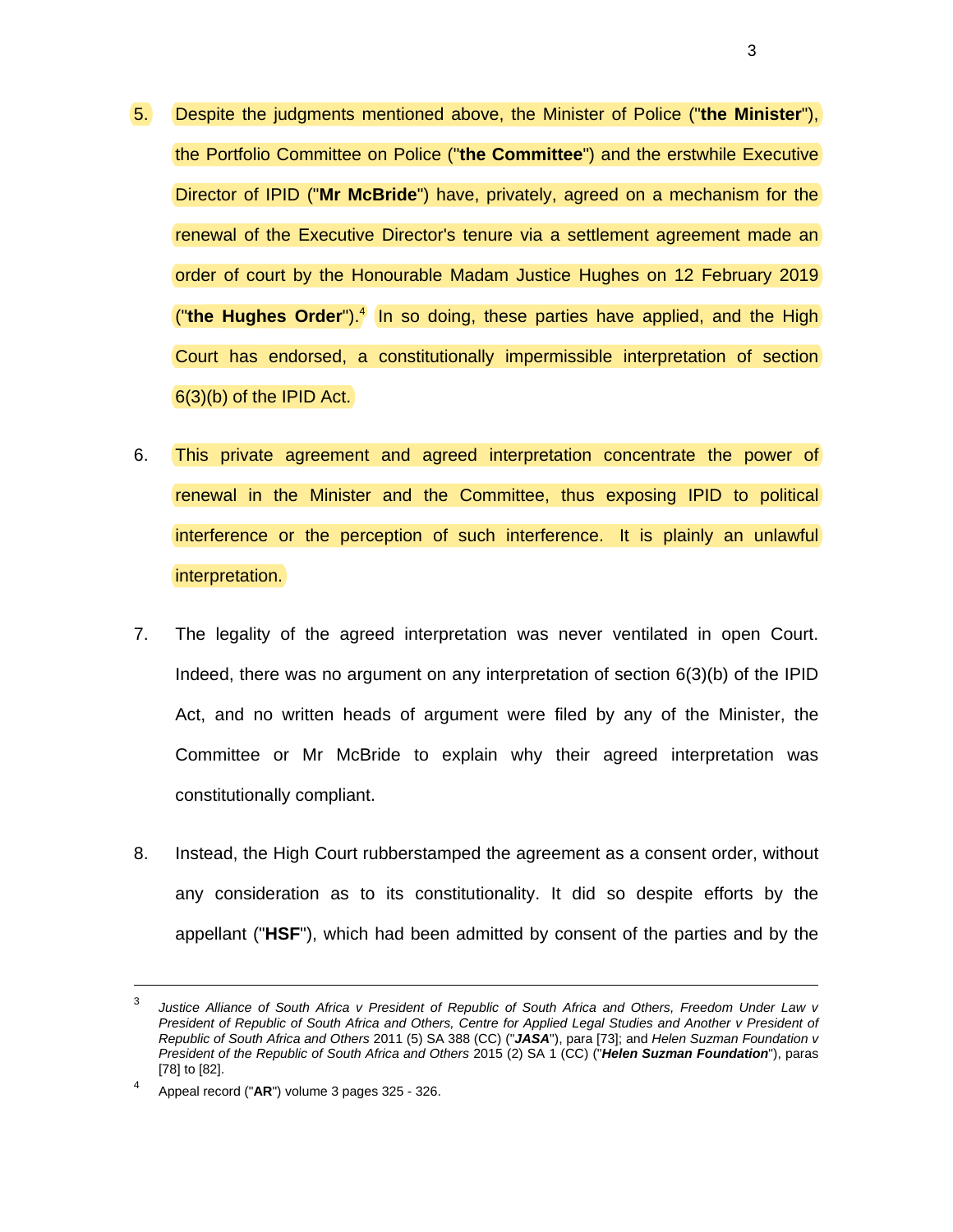Court, as an *amicus curiae*. So admitted, the HSF sought to halt the parties' efforts to avert a proper hearing by their proposed settlement agreement.

- 9. The HSF advanced submissions that such an approach ought not to be adopted by Hughes J, and that before any agreement was endorsed as a court order Her Ladyship was constrained to hear legal argument on interpretation and consider the merits of the matter (as opposed to short-cutting the hearing by giving effect to the parties' agreement in this regard).
- 10. In so doing, the High Court has now given judicial effect to the interpretation of section 6(3)(b) of the IPID Act adopted by the parties, simply because it was agreed between the litigants. This is unconstitutional and amounts to a failure of judicial duty, as the Constitutional Court has already ruled.<sup>5</sup>
- 11. This agreed interpretation conflates the appointment of an Executive Director with the renewal of his / her tenure, does violence to the independence (and the perception of independence) of IPID and is contrary to our courts' jurisprudence on renewals and the need for insulation from political and executive interference.
- 12. The new interpretation by the parties, and endorsed by Hughes J, is as follows:
- 12.1 First, the Minister must make a recommendation or "preliminary decision" as to whether or not to renew the Executive Director's tenure.<sup>6</sup> This immediately creates the danger that an Executive Director may shape his or her actions

 $\overline{a}$ 

4

<sup>5</sup> *Airports Company South Africa v Big Five Duty Free (Pty) Limited and Others* 2019 (2) BCLR 165 (CC) ("**ACSA**"), paras [1] to [4].

 $^6$  The Hughes Order AR volume 3 page 325 para 1.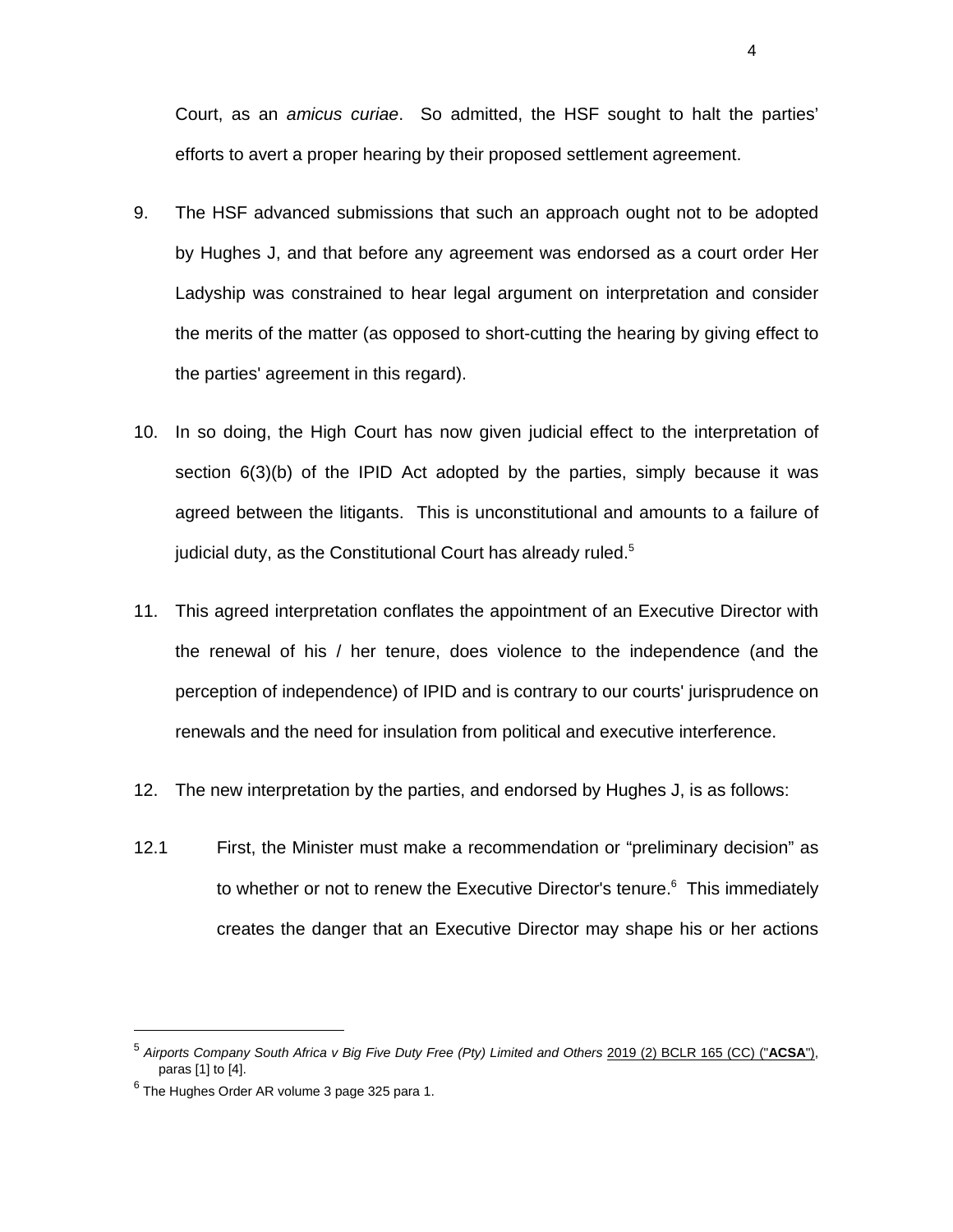so as to win the Minister's approval. Such a concentration of power has, repeatedly, been ruled unconstitutional.

- 12.2 Second, the Committee must then consider this decision and either endorse or reject it.<sup>7</sup> It has no guidelines stipulated by which it must make its decision – which itself (by virtue again of the Constitutional Court's judgments mentioned above) renders the Committee's decision unconstitutional, an unconstitutionality that is compounded by the fact that the only "guideline" that it will receive is the Minister's compromised recommendation.
- 12.3 Moreover, the Committee is a political entity, $^8$  and has admitted as much on oath even indicating that its members would have to report back to their political party structures in order to consider the renewal decision.<sup>9</sup> Again, this exposes IPID to undue political interference, as the Executive Head may wish to curry favour  $-$  or be perceived to curry favour  $-$  with a particular political party or faction.
- 13. The above interpretation is thus unconstitutional.
- 14. Interpretation of legislation is an objective enquiry, which must be performed within the context of the overarching principle of supremacy of the Constitution. In interpreting legislation, it is the Court that ultimately must apply its mind to the correct constitutionally compliant interpretation of legislation. To this end, the different interpretations by the actual or potential actors implicated by it are not

 $<sup>7</sup>$  The Order AR volume 3 page 325 para 2.</sup>

<sup>8</sup> *Helen Suzman Foundation v President of the Republic of South Africa and Others; In Re: Glenister v President of South Africa and Others* 2014 (4) BCLR 481 (WCC), para [101].

<sup>9</sup> The Committee's answering affidavit ("**PC AA**") AR volume 2 page 167 para 33.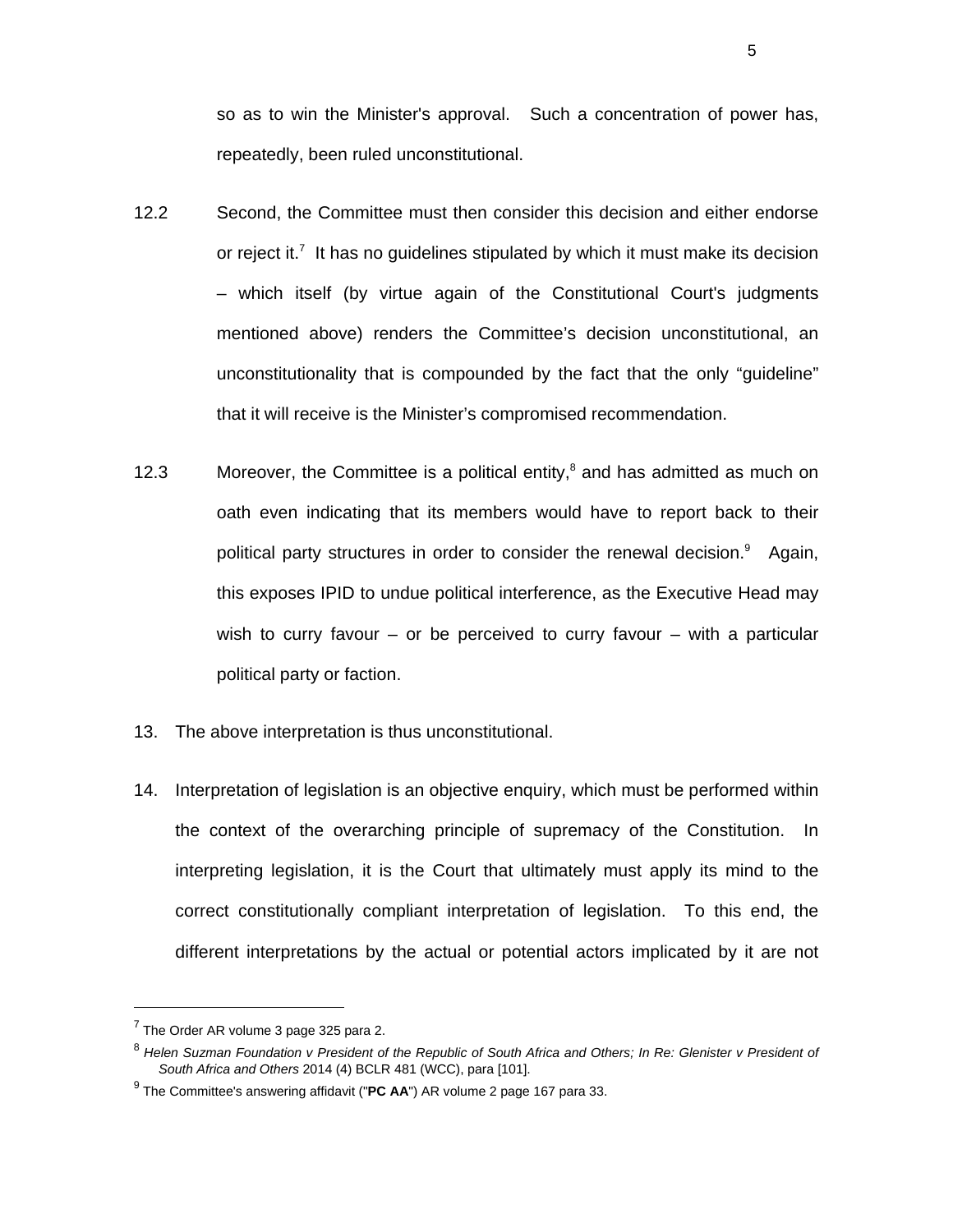dispositive and cannot limit the interpretative exercise; certainly, these actors cannot "settle" interpretation amongst themselves.

15. Given the above, the Hughes Order, cannot stand. Not only was it reached in a constitutionally impermissible manner, but it endorses a constitutionally impermissible interpretation of the IPID Act which breaches fundamental jurisprudence pertaining to the need for effective independence.

#### **CHRONOLOGY**

- 16. On 5 September 2018, Mr McBride directed a letter to the Minister<sup>10</sup> bringing to the Minister's attention the fact that his five-year term of office would come to an end on 28 February 2019. Mr McBride also sought confirmation as to whether the "*Ministry [intended] to retain or extend [his] contract*".
- 17. On 13 November 2018, after no response from the Minister, Mr McBride sent a follow-up letter, dated 13 November 2018, $11$  enquiring once again as to the Ministry's intention regarding his term of office.
- 18. On 16 January 2019, over 4 months later, the Minister finally addressed a letter to Mr McBride12 in which he stated that he has "*decided not to renew or extend [Mr McBride's] Employment Contract as Executive Director of IPID*" and that Mr McBride's final day in office would be 28 February 2019.<sup>13</sup> This was, unambiguously, a decision as to whether or not to renew Mr McBride's tenure as Executive Director ("**the Non-Renewal Decision**").

 $\overline{a}$ 

6

<sup>10</sup> The Minister's answering affidavit ("**Minister's AA**") AR volume 1 page 125.

<sup>&</sup>lt;sup>11</sup> Minister's AA AR volume 1 page 126.

<sup>12</sup> Mr McBride's founding affidavit ("**McBride's FA**") AR volume 1 page 31 - 32.

<sup>&</sup>lt;sup>13</sup> McBride's FA AR volume 1 page 31 para 3.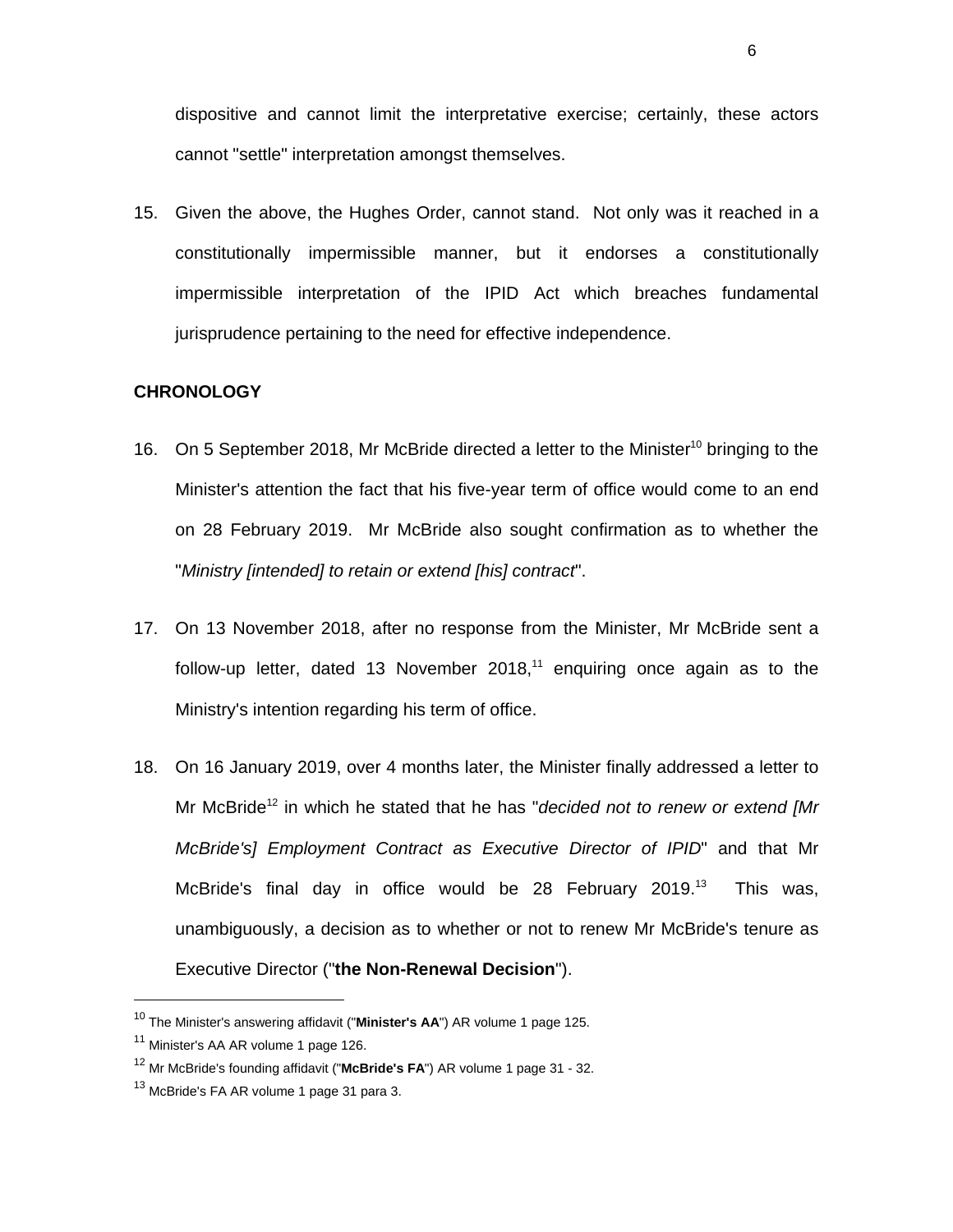- 19. Mr McBride then wrote to the Minister on 22 January 2019,<sup>14</sup> bringing to the Minister's attention the fact that, in light of Constitutional Court jurisprudence, any decision so taken by the Minister would be unlawful and called upon the Minister immediately to withdraw his decision and, in any event, to provide Mr McBride with reasons for the decision not to renew or extend Mr McBride's term of office. The deadline provided in this letter was 25 January 2016.
- 20. It was only once Mr McBride wrote to the Minister on 22 January 2019 that the Minister engaged the Committee. This he did on 24 January 2019 in a letter calling on the Committee to "*either confirm or reject [his] decision not to renew the term of office of Mr McBride*".15 The Minister informed Mr McBride on the same day that he had engaged with the Committee regarding the status of Mr McBride's term of office.<sup>16</sup>
- 21. The letter addressed to the Committee on 24 January 2019 received the attention of the Speaker of the National Assembly, who responded on 4 February 2019.<sup>17</sup> She recorded in that letter that the Minister may make recommendations regarding Mr McBride's renewal or extension of his term of office which she would then refer to the Committee.<sup>18</sup> Pertinently, she went on to state that the matter could not be considered by the Portfolio Committee until such time as the Minister makes such

 $\overline{a}$ 

7

<sup>&</sup>lt;sup>14</sup> McBride's FA AR volume 1 page 33 - 35.

<sup>15</sup> Minister's AA AR volume 1 page 121 - 122

<sup>&</sup>lt;sup>16</sup> McBride's FA AR volume 1 page 38 - 39.

<sup>&</sup>lt;sup>17</sup> Minister's AA AR volume 1 page 123.

 $18$  Minister's AA AR volume 1 page 123 line 24 - 26.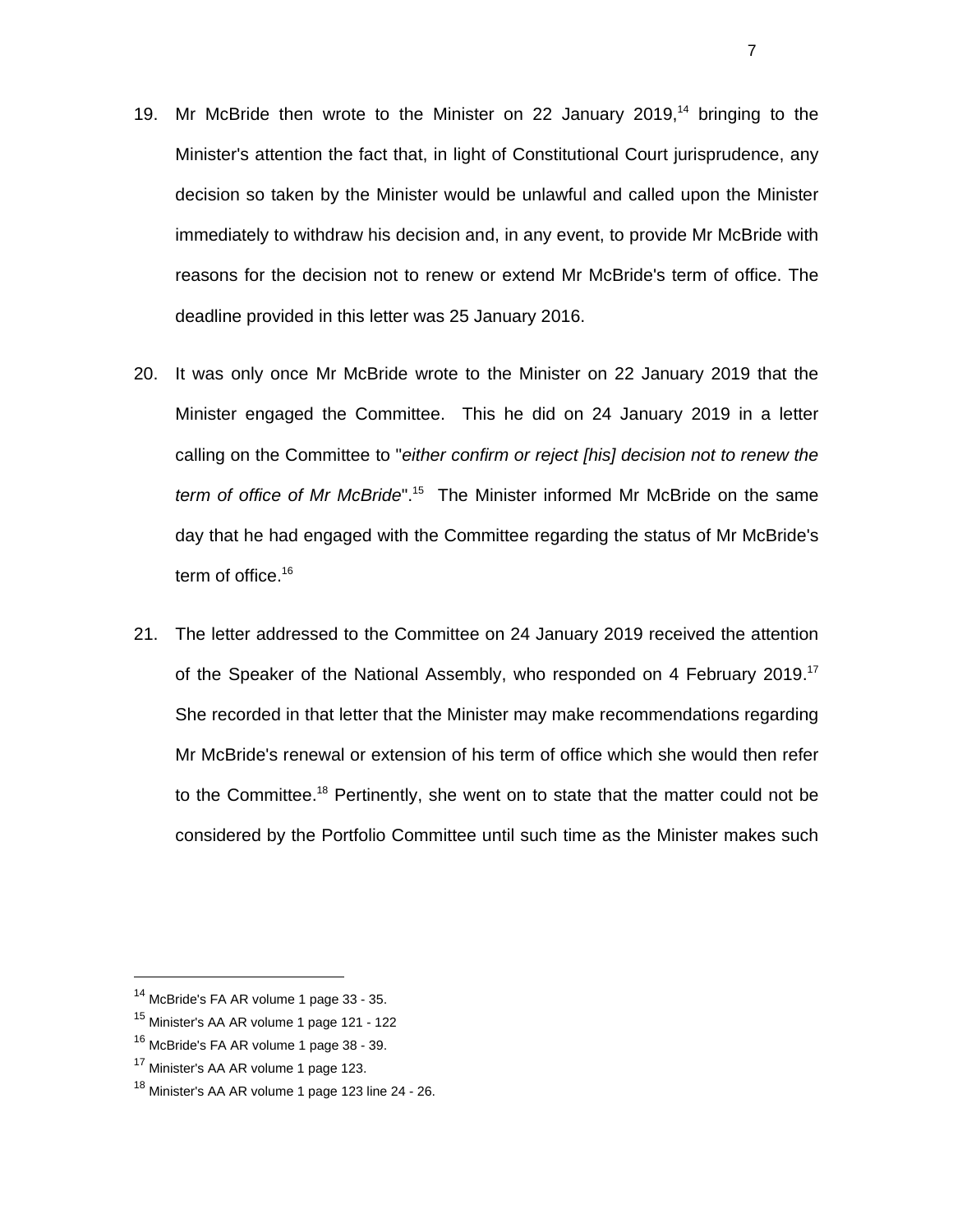recommendation<sup>19</sup>, thus elevating the Minister's decision to being a jurisdictional pre-requisite before the Committee could act.

22. Urgent litigation was instituted by Mr McBride and IPID *inter alia* to set aside the Minister's decision of 16 January 2019 and to compel the Committee to make a decision as to the renewal of his tenure as Executive Head by 28 February 2019.<sup>20</sup>

### **THE HIGH COURT PROCEEDINGS**

- 23. The matter was set down for hearing on the urgent roll of the High Court of South Africa, Gauteng Division, Pretoria on 12 February 2019.
- 24. Two hours before the hearing, the HSF received a courtesy copy of an order which Mr McBride, IPID, the Minister and the Committee had agreed the night before (which was in the terms of the Hughes Order) ("**the settlement order**").
- 25. At the hearing, first, both HSF and Corruption Watch were admitted as *amicus curiae*. Counsel for Mr McBride and IPID then introduced the settlement order, noting, however, that the HSF had raised some issues therewith.
- 26. The HSF broadly argued the following before Madam Justice Hughes:
- 26.1 firstly, the settlement order could not be made an order of Court without proper judicial consideration, through argument in open court and submissions, of the interpretation it proposed. The HSF stressed that this was not simply a settlement of a private dispute, but the interpretation of legislation at the heart of an essential institution of national importance. The

<sup>19</sup> Minister's AA AR volume 1 page 123 line 26 - 27.

 $20$  AR volume 1 page 1 - 4.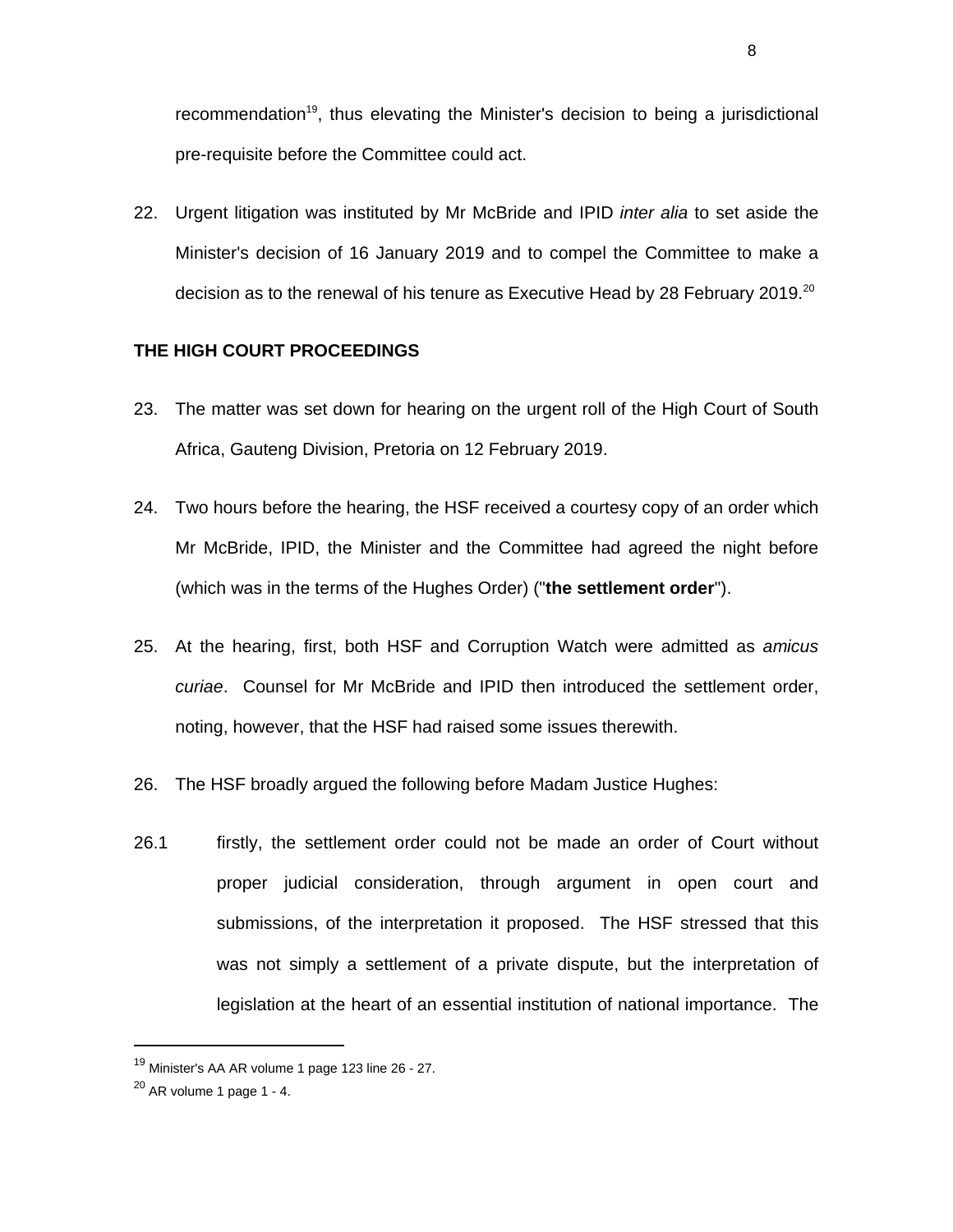Constitutional Court held in *Eke v Parsons* 2016 (3) SA 37 (CC) ("*Eke*") that any settlement agreement to be made an order of court was required to be unobjectionable, its terms must accord with both the Constitution and the law and its terms must not be at odds with public policy.<sup>21</sup> The HSF stressed that any settlement order in this matter will necessarily amount to a pronouncement on rights *in rem*, determining the objective status of the Minister's decision and the rights and duties of the Committee, and entail a consideration of the correct interpretation of section 6(3)(b) of the IPID Act. Any such order by a court, as confirmed in ACSA,<sup>22</sup> requires argument in open court, must accord with and be justified by the merits of the matter and the relevant judge is required to produce a written judgment setting forth reasons for the decision. Such an order, unlike orders bearing simply on rights *in personam*, cannot simply be taken by agreement.

26.2 The HSF pointed out to Madam Justice Hughes that it had been stressed in *McBride v Minister of Police and Another* 2016 (11) BCLR 1398 (CC) (6 September 2016) at footnote 25, that:

> "*Where a point of law is apparent on the papers, but the common approach of the parties proceeds on a wrong perception of what the law is, a court is not only entitled, but is in fact also obliged, mero motu, to raise the point of law and require the parties to deal therewith. Otherwise, the result would be a decision premised on an incorrect application of the law. That would infringe the principle of legality*."

<sup>21</sup> *Eke v Parsons* 2016 (3) SA 37 (CC) at paras [25] and [26].

 $22$  [2018] ZACC 33 (27 September 2018), paras [1] to [4].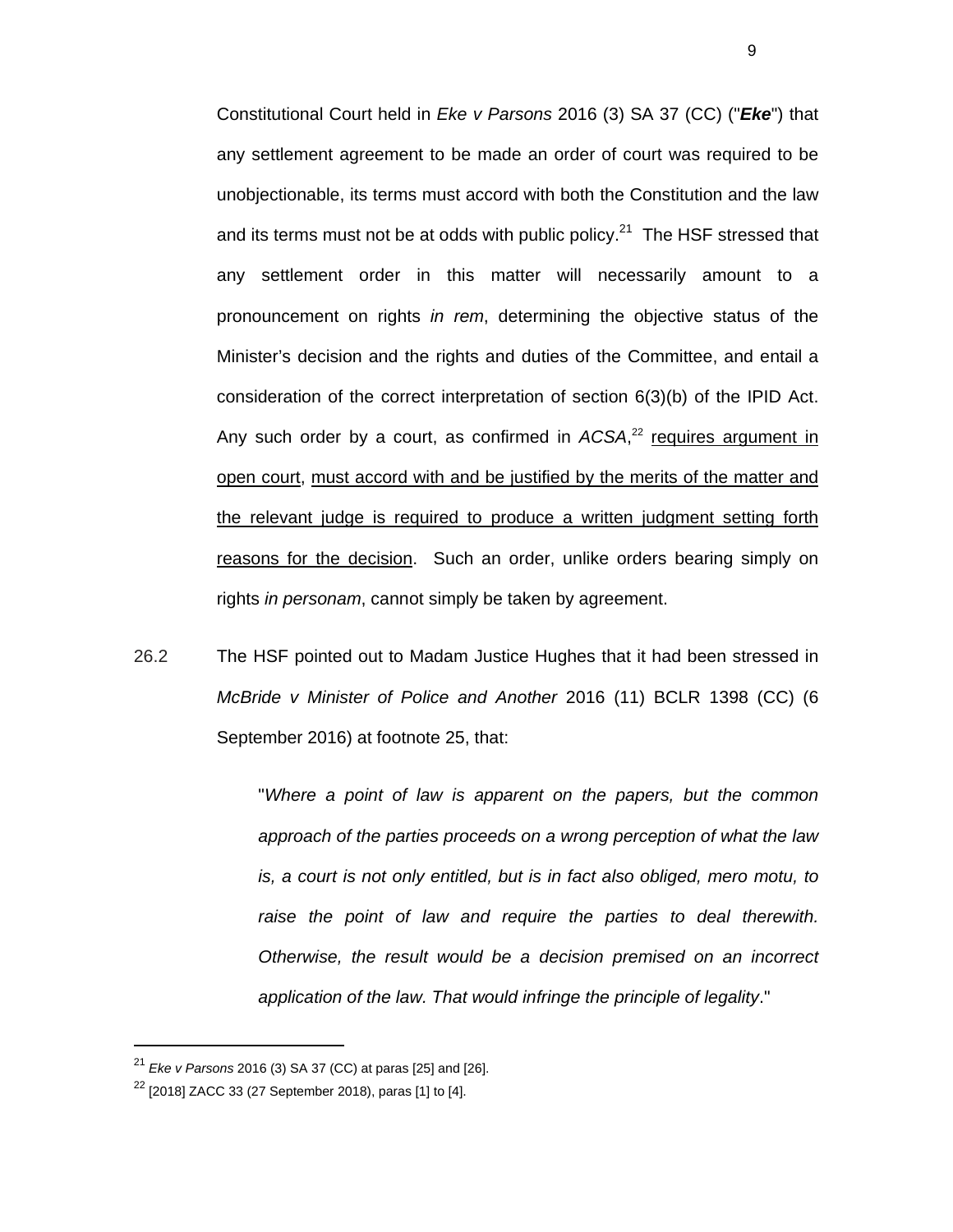- 26.3 The HSF thus argued that, as a first stage, the settlement order at least had to be debated in open Court, argument on the interpretation of section 6(3)(b) of the IPID Act had to be heard by Madam Justice Hughes and she had to deliver a written judgment setting forth the Court's interpretation of this section.
- 26.4 Secondly, the HSF pointed out that, substantively, the settlement order was premised on, and gave effect to, an unlawful interpretation of section 6(3)(b) of the IPID Act. The HSF had submitted full written heads of argument on the correct interpretation of section 6(3)(b) of the IPID Act, but was not asked to address the correct interpretation in oral argument. None of the parties thus were requested to make any written or oral submissions on the constitutional issues implicated by the settlement agreement in question or the initial dispute between the parties.
- 26.5 Thirdly, aside from the order entrenching the involvement of the Minister and the Portfolio committee in the renewal of Mr McBride's term, the HSF pointed out that the settlement order was impracticable, as the Committee had indicated, on oath, (and before the settlement order was agreed) that it would be rushed into taking a decision by the date Mr McBride's term as Executive Director expired, and its decision may well be unlawful and subject to review.<sup>23</sup> The Hughes Order was thus also contrary to the evidence before the Court.

 $^{23}$  PC AA AR volume 2, page 157 - 162, para 15, 19.1 - 19.2, 21, 22.1.1 - 22.1.3 and 22.2.1.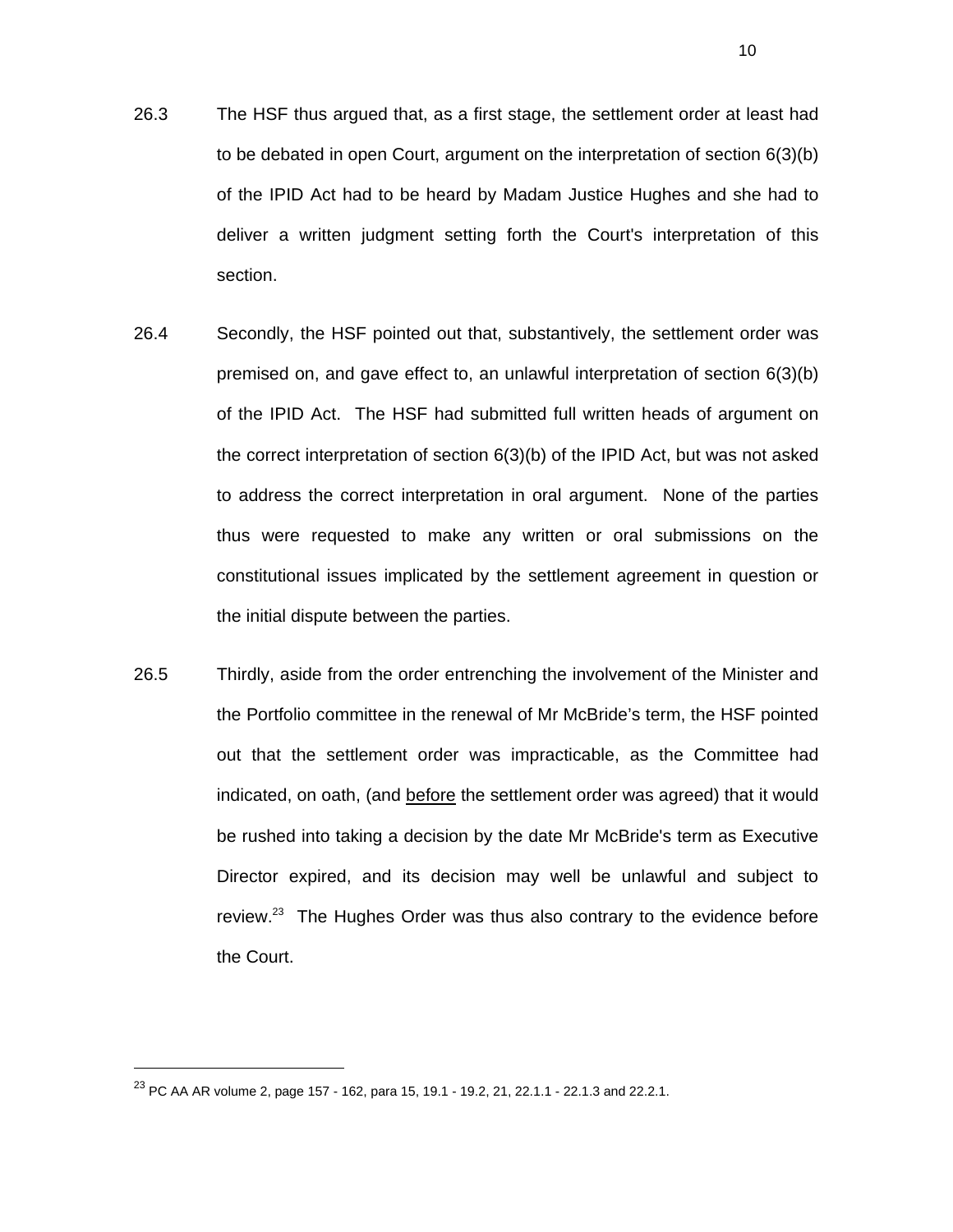- 26.6 Finally, the HSF highlighted that parties' interpretations carried no additional weight simply by virtue of their designations. Indeed, that approach was expressly rejected in *JASA* where the Constitutional Court held that "*The contention is faulty for yet another reason. It implies that the way in which Parliament understood the constitutional amendment that it approved is binding on the manner in which this Court must interpret the amendment. It cannot be so. Even if it were possible to arrive at this result, we are obliged to determine objectively the meaning of the constitutional provision irrespective*  of the meaning as perceived by Parliament.<sup>"24</sup> (emphasis added).
- 27. In answer through their counsels' oral submissions, Mr McBride and IPID did not abandon the settlement order, but indicated that they were not opposed to the HSF's position. Mr McBride did, however, point out that interim relief, whereby Mr McBride remained Executive Head, should then be considered by the Court should the matter not be resolved by 28 February 2019 (being the last day of Mr McBride's term as Executive Director on his version).
- 28. The Minister and the Committee, however, opposed the HSF's position, including, remarkably with respect, on the basis that the HSF was merely an *amicus* and had no standing to complain about the legality of the agreement proposed by the parties to be made an order of court. Importantly, the Minister and the Committee opposed the HSF's position without any argument on the merits of the correct interpretation of section 6(3)(b) of the IPID Act.

<sup>24</sup> *JASA*, para [60].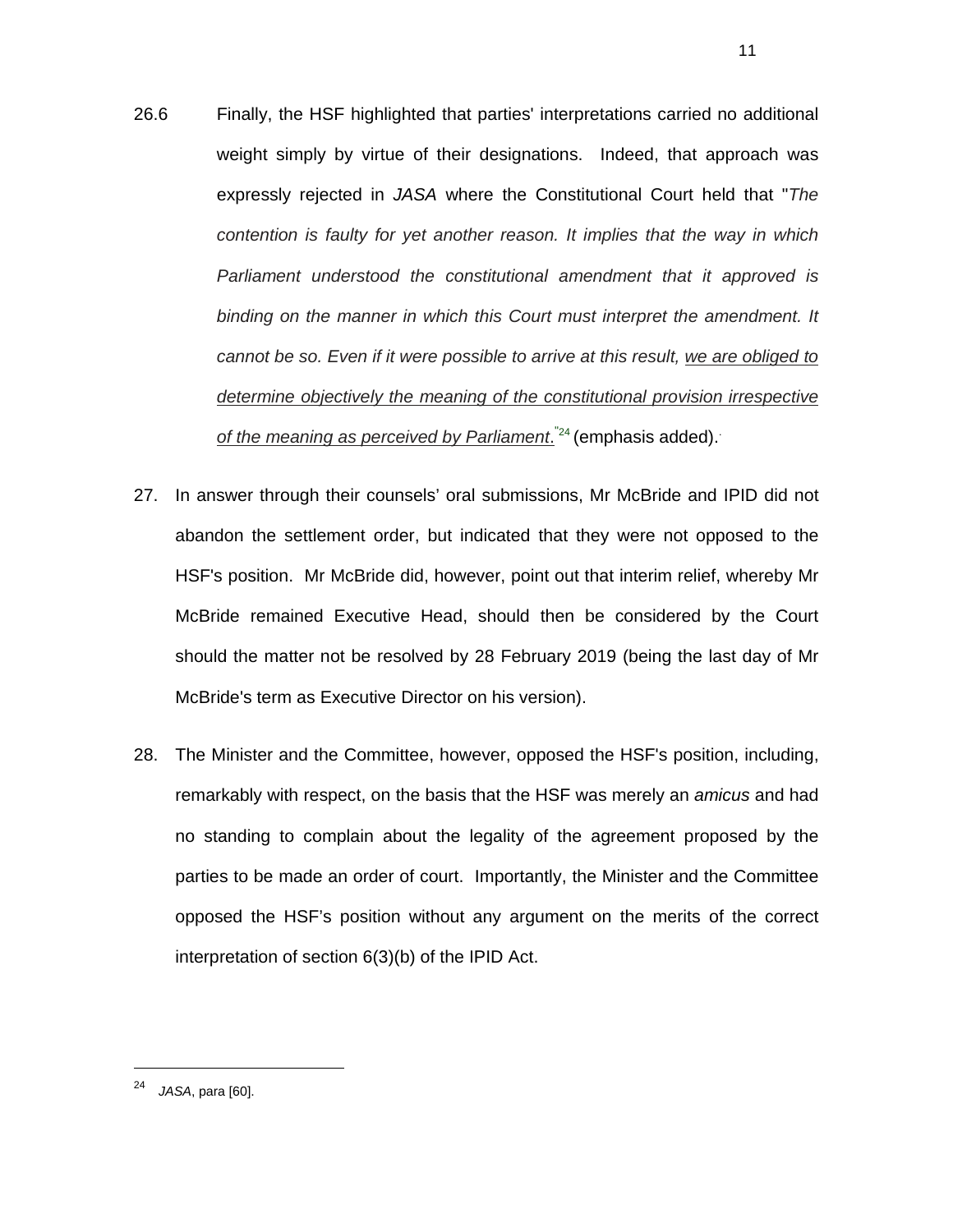- 29. The HSF thus submitted that the Court should not make the settlement order an order of Court, and the parties should instead address the Court on the substantive issues relating to the settlement and the correct interpretation of the IPID Act. The HSF further submitted that if the Court needed time to hear the parties properly and further time to give a reasoned judgment, the Court could – and should – issue a status quo order confirming that Mr McBride remained in his position and prohibiting the Minister and/or the Portfolio Committee from taking any decisions in respect of his renewal pending the outcome of the application.
- 30. Her Ladyship refused the HSF's request and proceeded to make the settlement agreement an order of court.

#### **MADAM JUSTICE HUGHES' REASONS**

- 31. On 21 February 2019, Madam Justice Hughes provided reasons for the Hughes Order ("the Reasons").<sup>25</sup>
- 32. In the Reasons, Madam Justice Hughes states that "*HSF objected to having the agreement made an order of court. Instead, they sought to bring an application from the bar, that I reject the agreement and decline to make it an order of court*".26
- 33. At the outset, Her Ladyship appears to have misunderstood what was being argued by the HSF. The HSF was not bringing an application from the Bar that the Court rejects the settlement agreement and decline to make it an order of court. There was no reason for the HSF to bring any application and it did not do so. Rather, having been admitted as an *amicus curiae* in the proceedings, the

<sup>25</sup> AR volume 3 page 327 - 334.

 $^{26}$  The Reasons AR volume 3 page 329 para 5.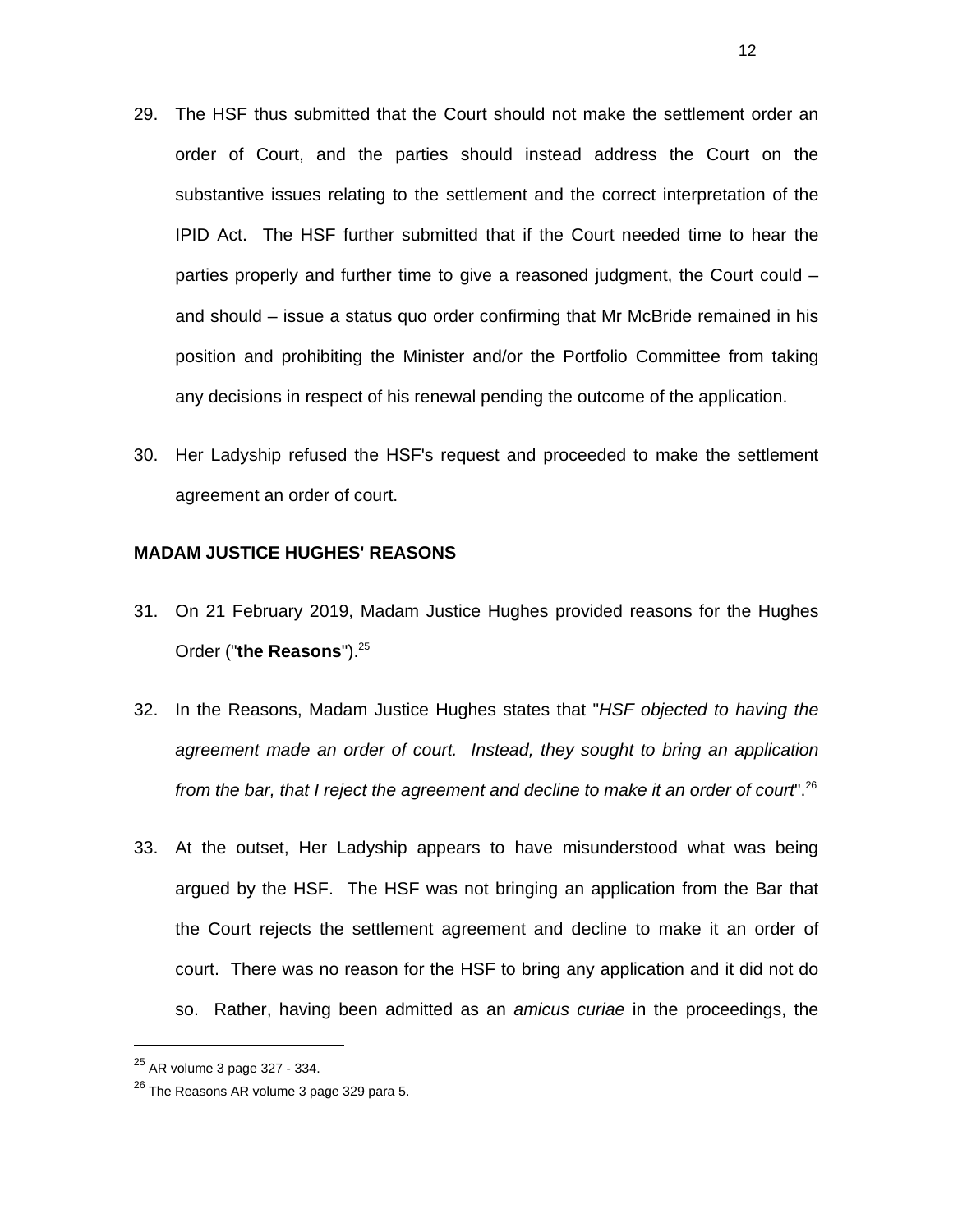HSF was arguing why the proposed draft order, dealing as it did with national legislation and rights *in rem*, could not simply be rubberstamped by the Court, but had to be debated on the merits in open Court and a written judgment given setting forth the Court's substantive interpretation. In turn, in such debate, the HSF would have submitted that the consent order is manifestly unconstitutional and should be rejected (as it did in its written heads of argument before the court *a quo*).

- 34. In a terse paragraph, Hughes J held that "*I am satisfied that the terms of the agreement are legitimate, practically achievable, not against public policy and do not infringe either the law or Constitution.*" 27 However, there is no analysis of the legality of the interpretation of s 6(3)(b) of the IPID Act, no analysis of how the settlement agreement is practical (in the face of the evidence by the Committee in which it says that it could not take a decision as quickly as that directed in the Hughes Order without exposing itself to potential judicial review<sup>28</sup>) and no analysis as to why, in determining rights *in rem*, the settlement agreement should be given effect to.
- 35. On this basis alone, Hughes J failed in her constitutional duty and the Hughes Order must be set aside.

 $27$  The Reasons AR volume 3 page 333 para 17.

 $^{28}$  PC AA AR volume 2, page 157 - 162, para 15, 19.1 - 19.2, 21, 22.1.1 - 22.1.3 and 22.2.1.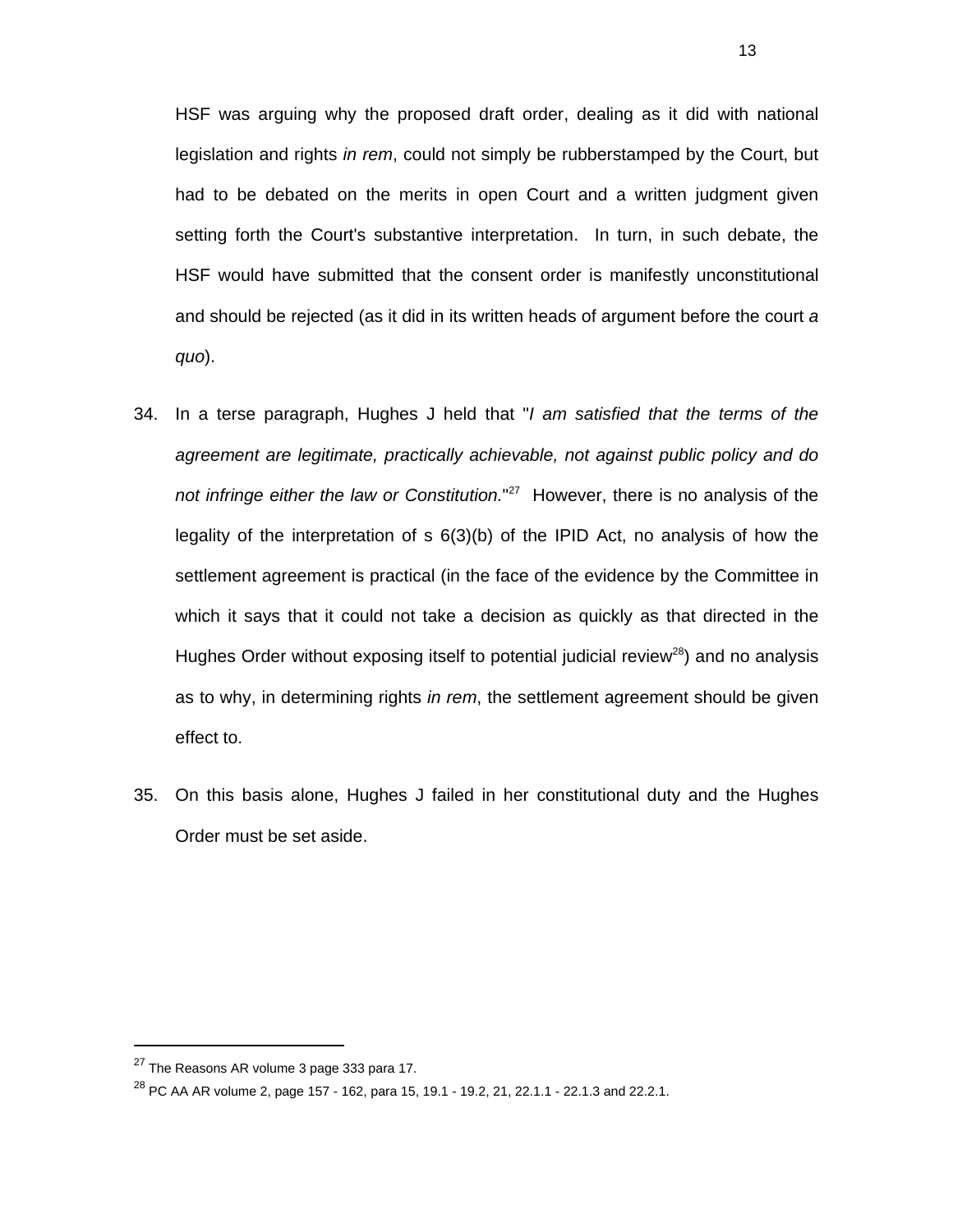- 36. Furthermore, the Reasons state that HSF was only admitted as an *amicus* in the main case, and not in relation to the settlement agreement, and that the HSF is raising a "new issue" of which the parties were unaware.<sup>29</sup>
- 37. This is manifestly incorrect. The settlement agreement was made available to the HSF but two hours before the hearing. If anyone was introducing new matter, it was the parties. In any event, the settlement agreement is an integral part of the proceedings and implicates the very issues which were raised by the HSF in the main matter.
- 38. The parties were, moreover, well aware of the HSF's interpretation and position regarding any settlement. When Mr McBride, on 6 February 2019,<sup>30</sup> circulated a proposed settlement agreement (which was not the settlement agreement ultimately made an order of court but a preceding version), the HSF immediately, on 7 February 2019, $31$  alerted all parties that:
- 38.1 "*any settlement order will necessarily amount to a pronouncement on rights in rem and entails a consideration of the correct interpretation of section 6(3)(b) of the IPID Act. This, as confirmed by the Constitutional Court in Airports Company South Africa v Big Five Duty Free (Pty) Limited and Others (CCT257/17) [2018] ZACC 33 (27 September 2018), requires argument in open court and a written judgment from the relevant judge(s).*
- 38.2 *To this end, please note that any settlement will thus still require argument before Court on the interpretative issues and the relief sought, and the HSF,*

14

 $29$  The Reasons AR volume 3 page 332 para 13.

 $30$  AR volume 1 page 141 - 143.

 $31$  AR volume 3 page 355 - 356.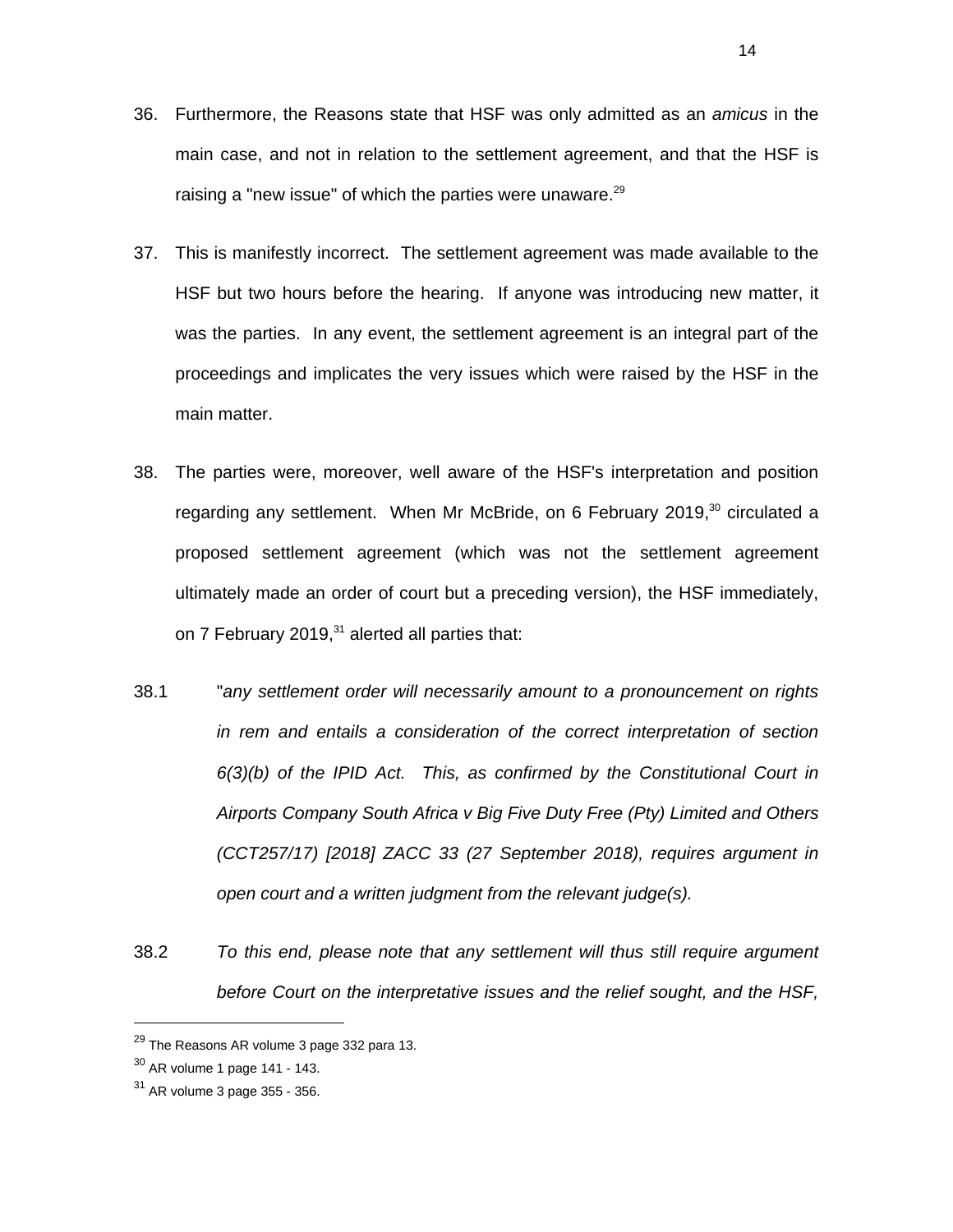*for the reasons set out in its supporting affidavit dated 6 February 2019, contends (and will argue) that the correct order which should be granted is in terms of paragraph 2 of the original notice of motion dated 29 January 2019, buttressed by a proper interpretation of section 6(3)(b) of the IPID Act, as set forth in HSF's papers.* 

- 38.3 *To the extent necessary, the HSF will address the Court in relation to the above at the hearing on 12 February 2019*."
- 39. The parties were thus forewarned of the HSF's position; were directed to the authority relied on and were told what the HSF would seek to argue if they proceeded with their attempted agreement.
- 40. The parties then purported to settle two hours before the hearing. Their lastminute efforts to do so did not relieve the Court *a quo* of its constitutional obligations. Rather – as per *ACSA*, *McBride* and *Eke* – Hughes J was constrained to consider the interpretation of s6(3)(b) of the IPID Act on its merits, to do so in open Court after argument on the interpretational merits, and to deliver a written judgment supporting the Court's interpretation.
- 41. Having been admitted as an *amicus*, the HSF's arguments on the merits were required to be heard and considered by the Court. This is so even if the parties were unaware of the HSF's position vis-a-vis settlement. When it comes to interpretation of legislation, the fact that an *amicus*' interpretation may carry the day, as opposed to that of a cited party, occurs frequently $32$  and is hardly

<sup>32</sup> See for example *Glenister v President of the Republic of South Africa and Others* 2011 (3) SA 347 (CC) ("**Glenister II**")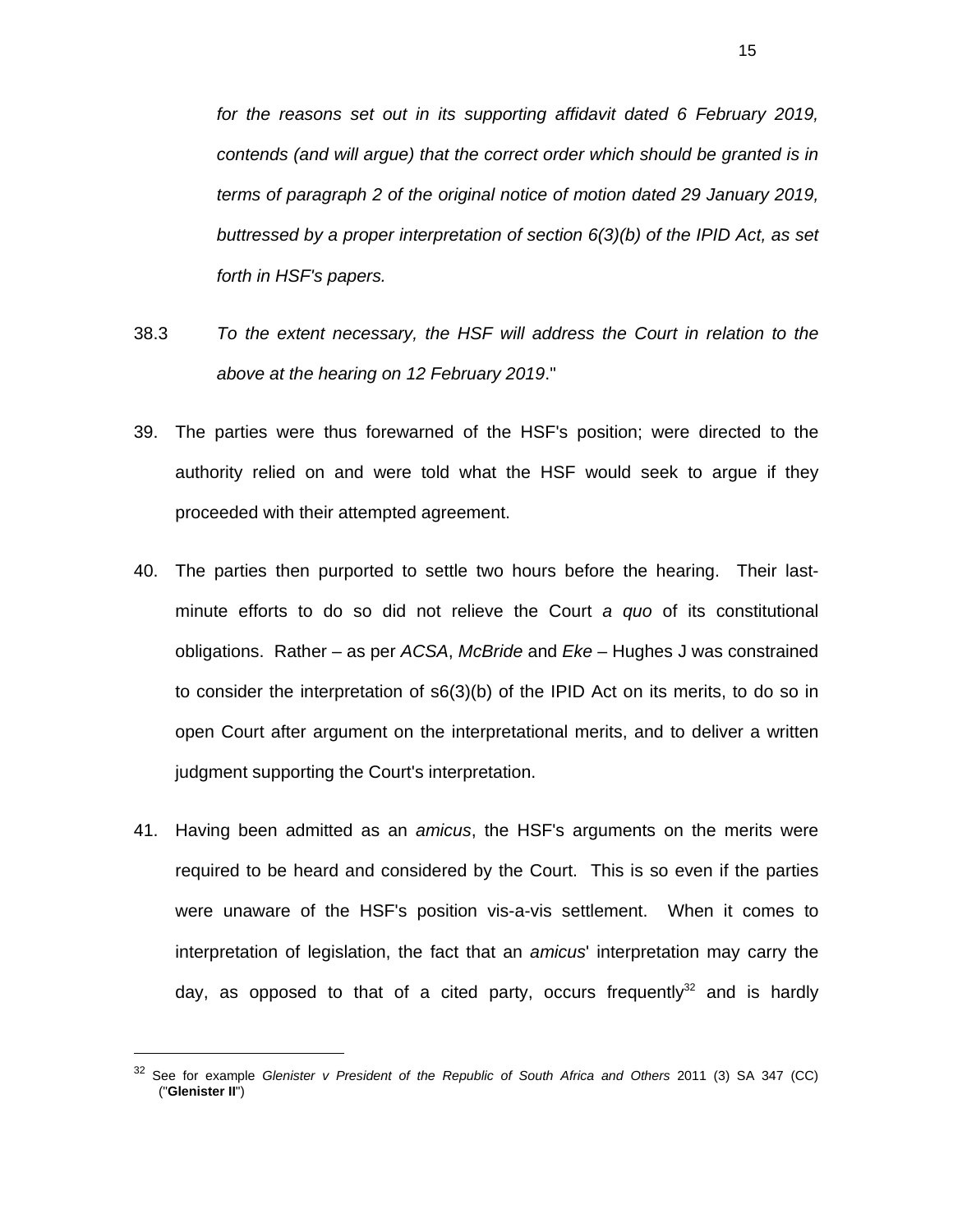controversial - it is the amicus' very purpose to assist the Court in reaching the correct legal conclusion.

- 42. Moreover, the parties and the Court were fully cognisant of the HSF's contentions as to the only lawful interpretation of s6(3)(b) of the IPID Act. The HSF's heads of argument were filed in Court and delivered to all parties on 11 February 2019, and addressed both the merits and the proper approach to make settlement agreements orders of court.
- 43. Her Ladyship, inexplicably, concluded that the HSF's arguments on the legal principles and merits implicated by the settlement amounted to "new evidence" and "new issues".<sup>33</sup> This finding shows, with respect, that Hughes J fundamentally misdirected herself on important issues of constitutional principle, and had not read, or disregarded, the written submissions made by HSF.
- 44. In any event, even if this was "new argument", her Ladyship was obliged to hear it in order to discharge her duty as per the judgment in *ACSA*. Indeed, it was incumbent on her to raise the issues herself *mero motu*, in order to discharge that duty (as the Constitutional Court's judgment in *McBride* made clear, in footnote 25, quoted above). Her Ladyship was constitutionally obliged to hear and take into account, the HSF's (and the parties') arguments on the merits. She did not do so, and instead lent her judicial authority to a constitutionally impermissible agreement, which gives effect to an unlawful interpretation of s6(3)(b) of the IPID Act.

 $\overline{a}$ 

16

 $33$  The Reasons AR volume 3 page  $332$  -  $333$  para  $13$  -  $15$ .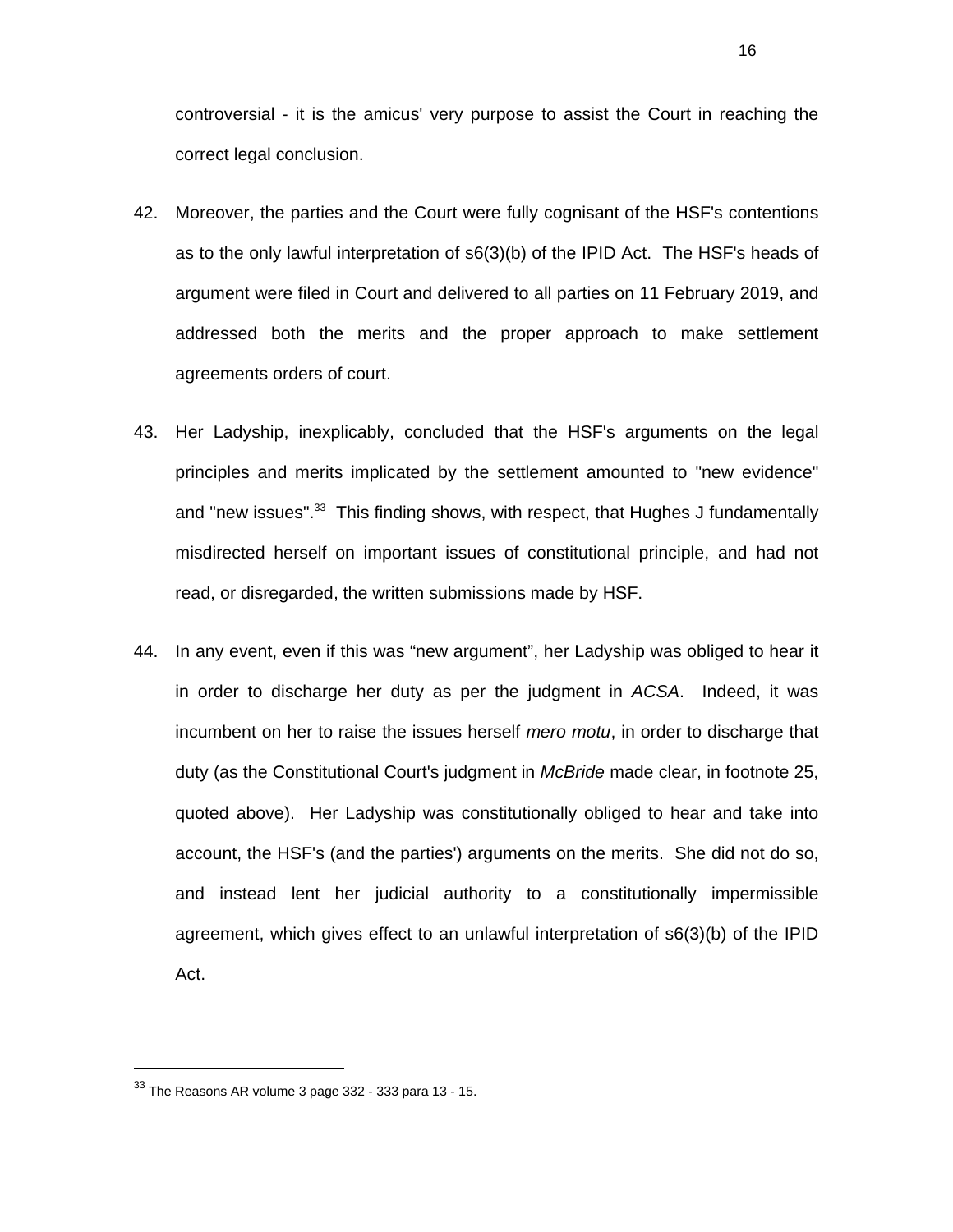45. The effect of the Hughes Order, as read with the Reasons, is also to curtail the important role of an *amicus* in constitutional litigation. The Reasons suggest that it is permissible, in significant constitutional litigation, for the parties simply to make private agreements as to the meaning and import of statutory provisions and have these made an order of court, thus binding the State and others, in circumstances where *amici* would not even have input in relation to matters of principle. This is so even if the *amici* were formally admitted in the case (and thus, by definition, have something important to say about the matter which is materially different from the submissions of the parties). This undermines the constitutionally recognised role of an *amicus*. This is a further reason why the Reasons and the Hughes Order are in conflict with the Constitution.

#### **THE UNLAWFUL INTERPRETATION ADOPTED IN THE HUGHES ORDER**

- 46. As per the Hughes Order, the Minister's decision was not declared unlawful as sought by Mr McBride and IPID, but was rather judicially endorsed as a preliminary decision to be confirmed or rejected by the Committee.
- 47. When read with the Speaker's letter of 4 February 2019, $34$  the Minister's recommendation or preliminary decision is now a jurisdictional prerequisite for a renewal to be considered.<sup>35</sup>
- 48. This patently erodes the independence of the institution of IPID, however. If the Minister's recommendation is to carry any weight at all, or is the prerequisite for a

<sup>34</sup> Minister's AA AR volume 1 page 123 line 24 - 27.

<sup>35</sup> See *Director: Mineral Development, Gauteng Region v Save the Vaal Environment* 1999 (2) SA 709 (SCA) at 718B/C-J and *Oosthuizen's Transport (Pty) Limited & others v MEC, Road Traffic Matters, Mpumalanga & others* 2008 (2) SA 570 (T).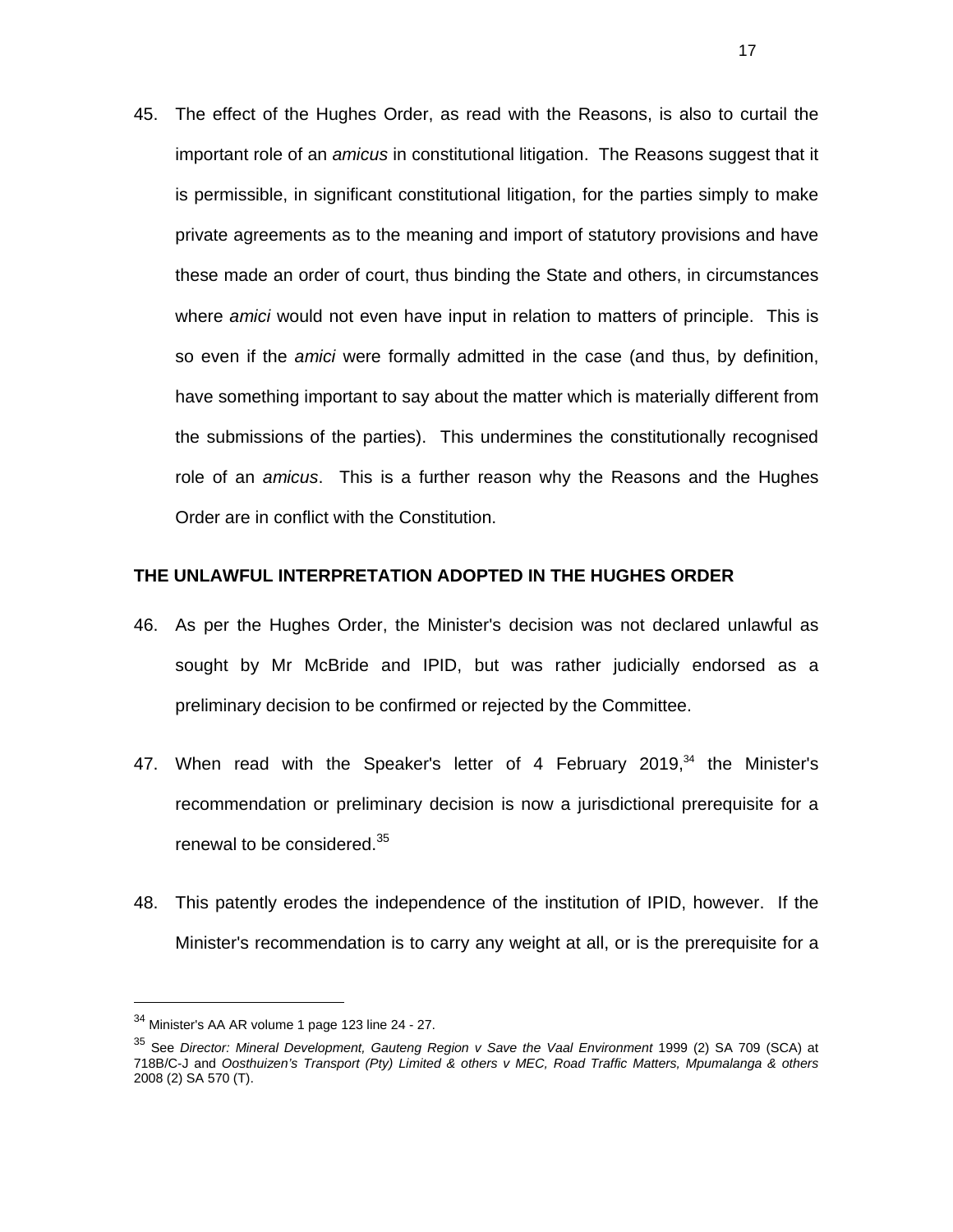consideration on renewal, then it creates the possibility that an incumbent Executive Director who wished to have his or her term renewed would seek to curry the favour of the Minister. It allows a single political actor to wield influence over the tenure of the head of a critical, independent constitutional institution.

49. Even if this possibility does not arise in practice, the mere possibility itself gives rise to the perception of diminished independence. The Constitutional Court has stressed as follows in *Glenister II*:

> "*While it is not to be assumed, and we do not assume, that powers under the SAPS Act will be abused, at the very least the lack of specially entrenched employment security is not calculated to instil confidence in the members of the DPCI that they can carry out their investigations vigorously and fearlessly. In our view, adequate independence requires special measures entrenching their employment security to enable them to carry out their duties vigorously*".36

- 50. The susceptibility to, and possibility of, undue influence is substantially enhanced in the context of a renewal as compared to the initial appointment.
- 50.1 The Minister may, for ulterior purposes such as the incumbent's particularly effective campaign against corruption of political actors, be inclined not to renew (or recommend renewal), and no-one will ever be able to prove, or even know, such purposes. Conversely, the incumbent may, in the fulfilment of his office seek to curry favour to secure renewal. The impairment, and

<sup>36</sup> *Glenister II* at para 222. See also paras 234 – 236.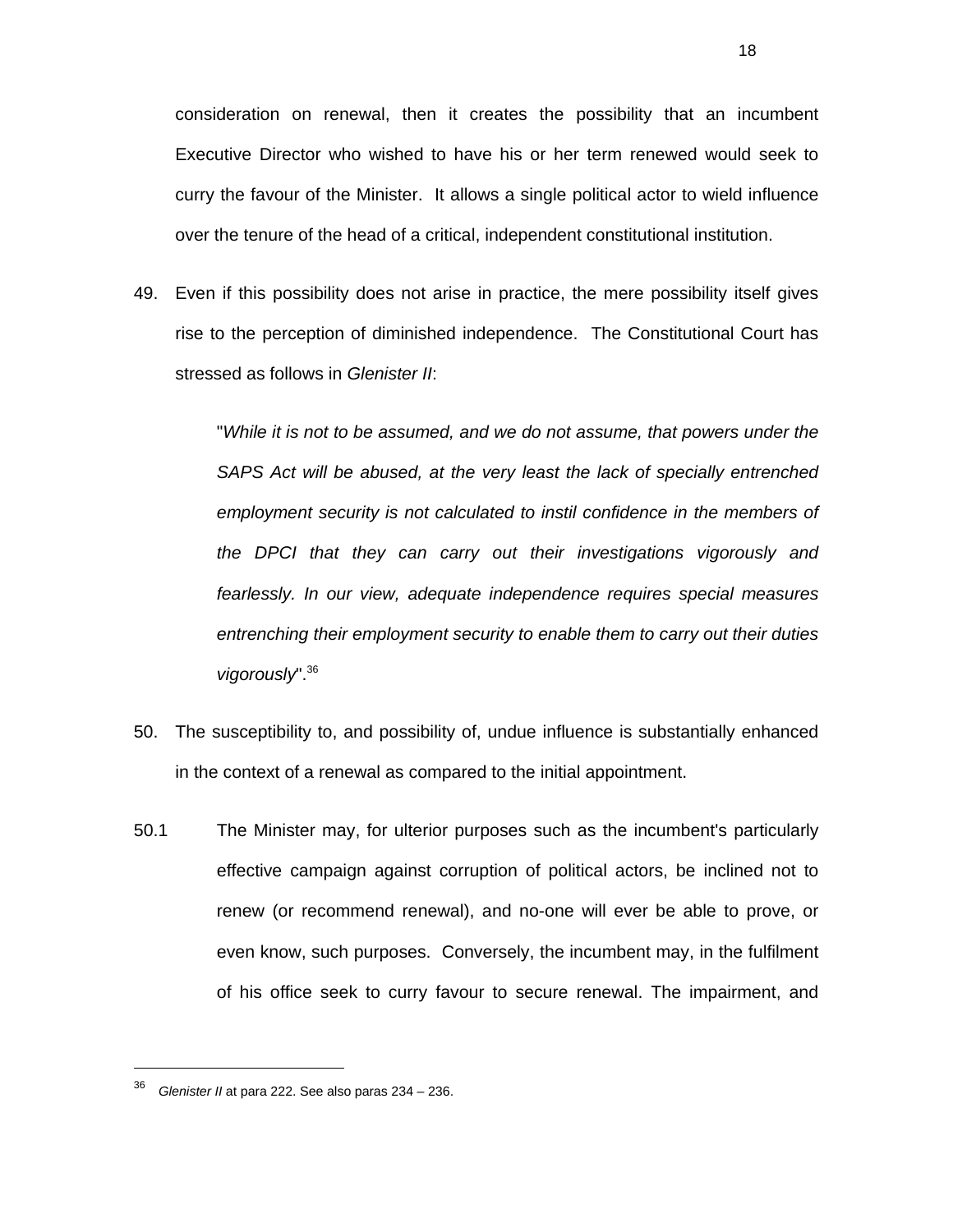perception of impairment, of constitutionally required independence is palpable in both instances.

- 50.2 This is contrary to the rule of law and constitutional requirements of independence. For this reason, the legislation must be interpreted to afford no power or role to the Minister in respect of renewals, contrary to the Hughes Order.
- 50.3 Further, by impermissibly elevating his role to one essential to or informing renewal, the Minister creates the potential where he can, simply through delay, artificially create a vacancy which would then allow the Minister unilaterally - to graft an acting Executive Director of IPID for up to a year (under section 6(4) of the IPID Act).
- 50.4 The Hughes Order also creates a logical difficulty if the Minister's recommendation is not to renew, and the Portfolio Committee does not endorse this, it is unclear whether, in such instances, a renewal would be automatic or whether a vacancy would then be created for the Minister to fill. The Hughes Order may still not mean that any decision to affirm the renewal exists.
- 51. The second leg of the Hughes Order, whereby the Committee confirms or rejects the Minister's preliminary decision, involves substantial political oversight over renewal, which is constitutionally unacceptable. It allows a select committee of the National Assembly which is a political body (as recognised in South African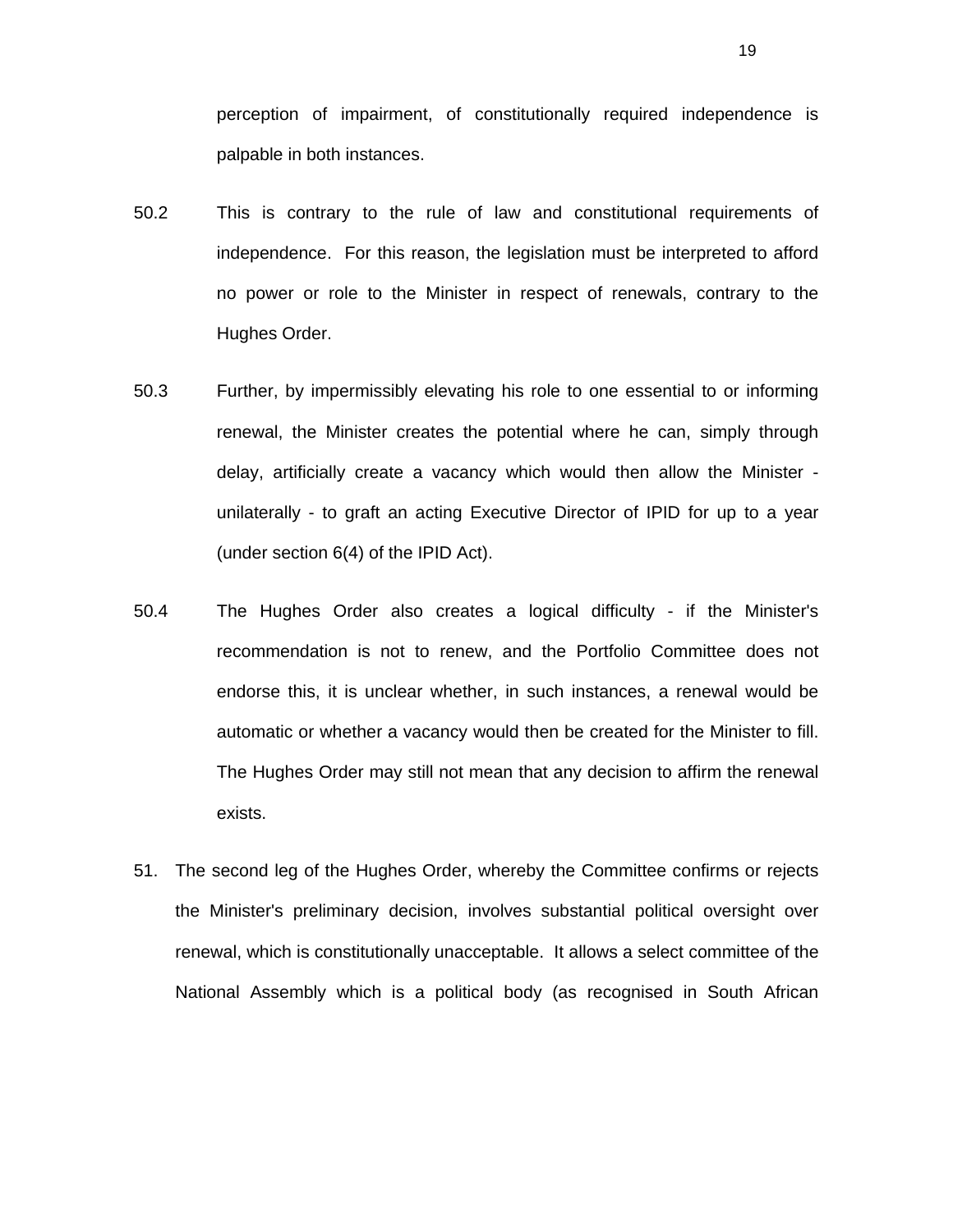jurisprudence), $37$  to pass judgement, without any guidelines, on the security of tenure of the Executive Director.

- 51.1 This is precisely the kind of power that has been held by the Constitutional Court to be unconstitutional in a trilogy of cases: *Glenister*, *Helen Suzman Foundation*38 and *JASA*. 39
- 51.2 The Committee now sits in judgment of the Minister's recommendation (which carries weight) before it takes a decision, after seeking input from "*the various party structures that each member represents*".40
- 51.3 This Committee, moreover, comprises a majority from the same political party as the Minister. Given that the Committee records, on its own version, that its members seek input from the political parties to which they belong, it is plain that the decision whether to renew will be substantially informed by political considerations of the kind which directly undermine the independence and efficacy of an institution such as IPID. The possibility, and perception, of untoward political influence is palpable.
- 52. Constitutional principle, including the constitutionally required structural, operational and institutional independence of the IPID, which is critical to the ability of that body to fulfil its constitutional and legislative mandate as well as the Republic's obligations under international law, requires an interpretation of

<sup>37</sup> *Helen Suzman Foundation v President of the Republic of South Africa and Others; In Re: Glenister v President of South Africa and Others* 2014 (4) BCLR 481 (WCC), para [101].

<sup>38</sup> *Helen Suzman Foundation*, *supra*, paras [78] to [82].

<sup>39</sup> *JASA*, *supra*, para [73]

 $40$  PC AA AR volume 2 page 167 para 33.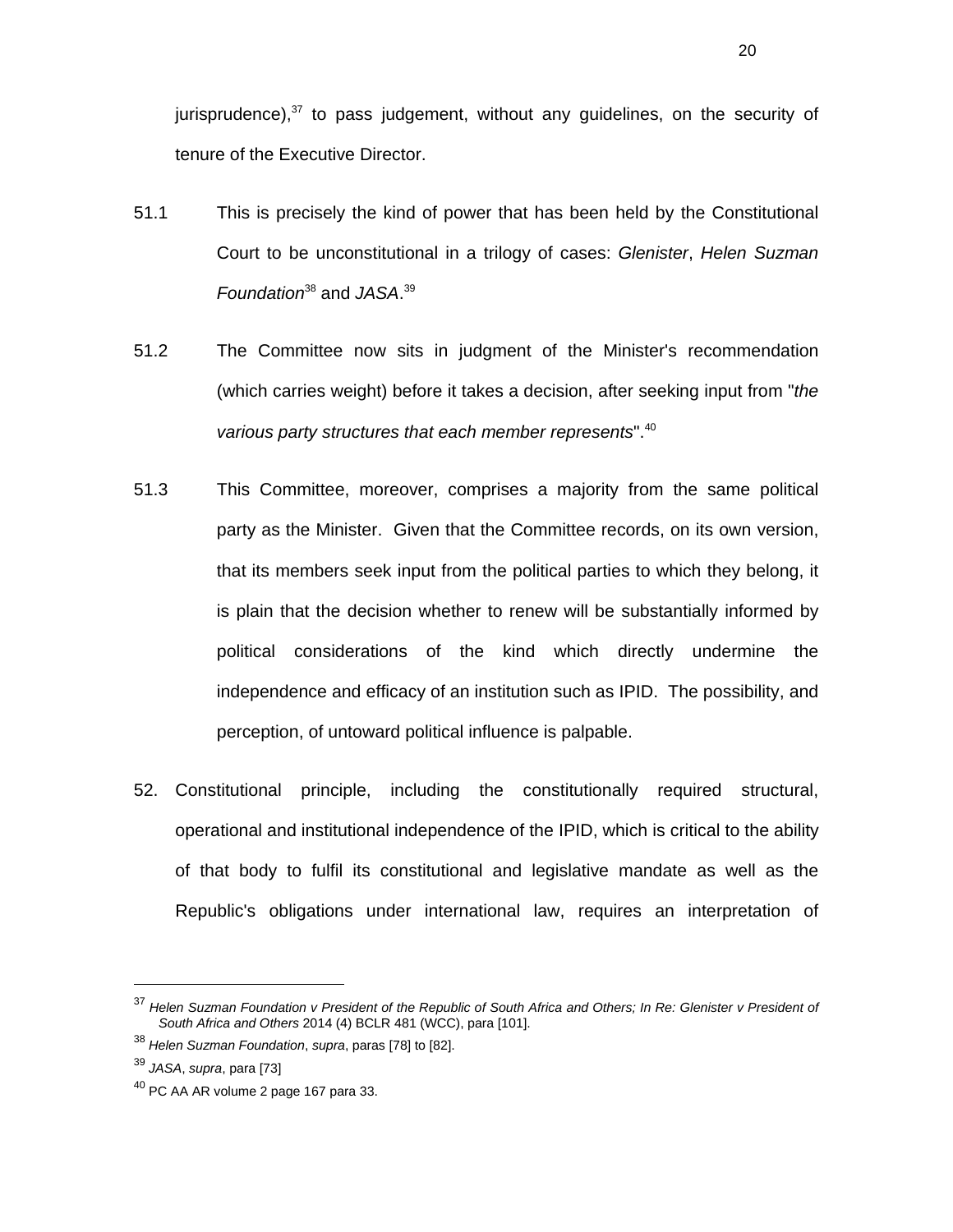legislation which places the renewal of the Executive Director's tenure beyond the remit of political actors. The Hughes Order is the antithesis of that.

### **THE LAWFUL INTERPRETATION**

## *Renewability of the type contended for by the Hughes Order is plainly unconstitutional*

- 53. It is trite that terms of office of independent institutions which are renewable in the hands, or at the instance, of any political actors (including Parliament) or third parties are incompatible with the requirements of adequate independence.
- 54. This was held in *Helen Suzman Foundation*, where the Constitutional Court stated the following:<sup>41</sup>

*"[78] Subsections (15) and (16) apply to a National Head or Deputy National Head who would have reached the age of 60 years and would thus be expected to retire. The possibility of a continuation in an office by an incumbent, who is mentally and physically healthy and willing to continue beyond the age of 60 years, would only arise when that age has already been reached. No one can tell reliably whether her health permits continuation beyond 60 years, seven years in advance. This continuation is renewal or extension of tenure by another name. It would obviously happen if the Minister is inclined to allow continuity. After all she has the countervailing discretion to renew or not to renew. But for factors like health and willingness that would inform the Minister's decision to allow or not allow the National Head or the Deputy National Head to continue in office, no* 

<sup>41</sup> Paragraphs [78] to [82] (emphases added, except where indicated otherwise).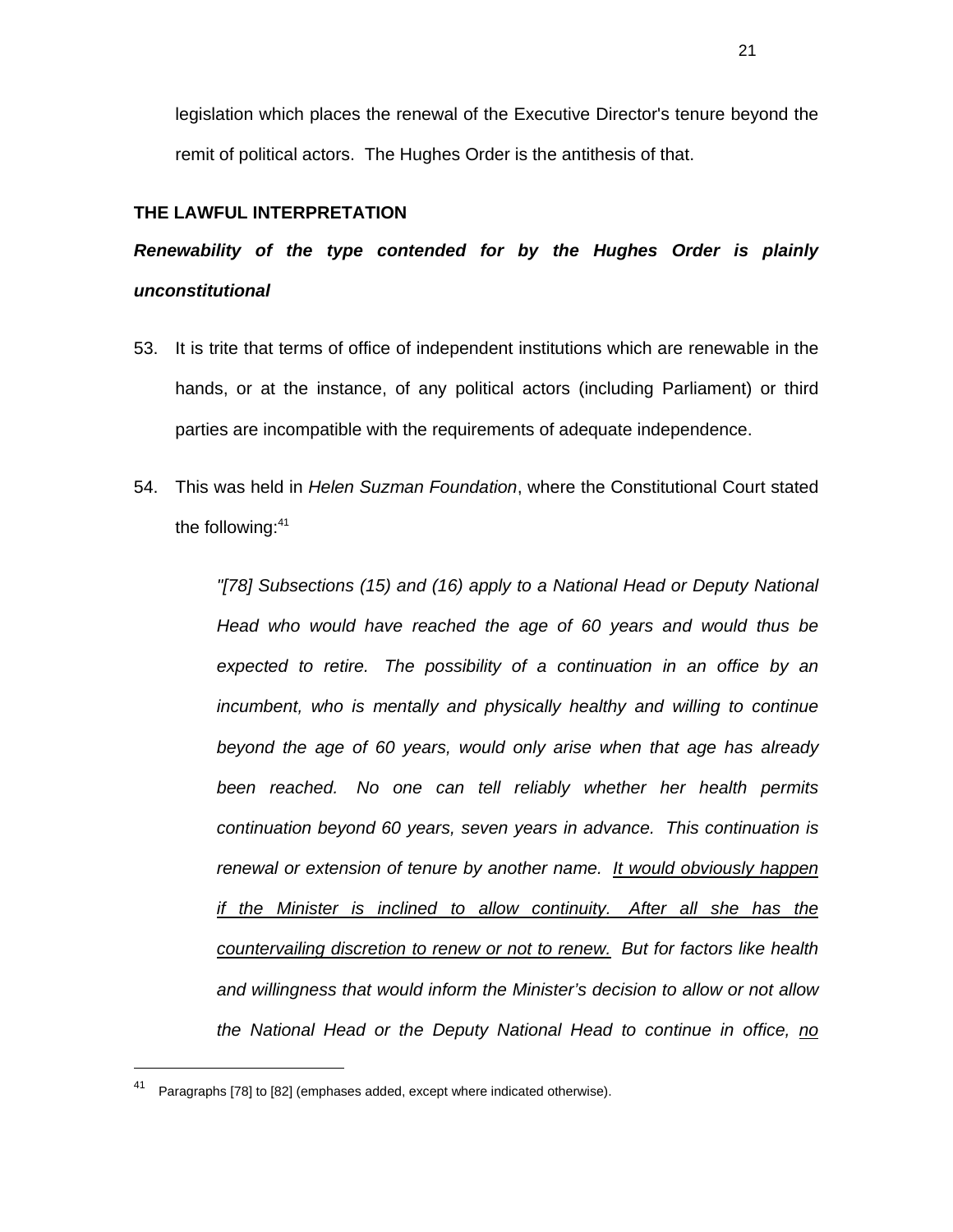*guidelines for renewal are set out in the section. And that is how virtually unfettered the Minister's discretion is.* 

*[79] The words "retain", "may only be retained" and "continue to serve in such office" and the requirement that one could serve beyond the age of 60 years if the "mental and physical health of the person concerned enables him or her so to continue", all suggest that subsections (15) and (16) are about the extension of the term of office when the incumbent reaches the age of 60 years but not at the time of the assumption of office. One cannot be retained in an office before she assumes that position. Similarly, to continue in an office presupposes that one would have been working in that office before.* 

*[80] This favour, extendable to these functionaries on undisclosed bases, has great potential to compromise the independence of the affected official and by extension the DPCI. The incumbent would have known at the time of appointment that she might, by reason of age, require an extension at the age of 60 years. And that could affect the independence of the incumbent. It is for this reason that the Court in Glenister II observed that—* 

*"[a] renewable term of office, in contradistinction to a non-renewable term, heightens the risk that the office-holder may be vulnerable to political and other pressures."* 

*While dealing with conditions of service, Glenister II remarked as follows on the impact of the renewability of terms of office on independence:*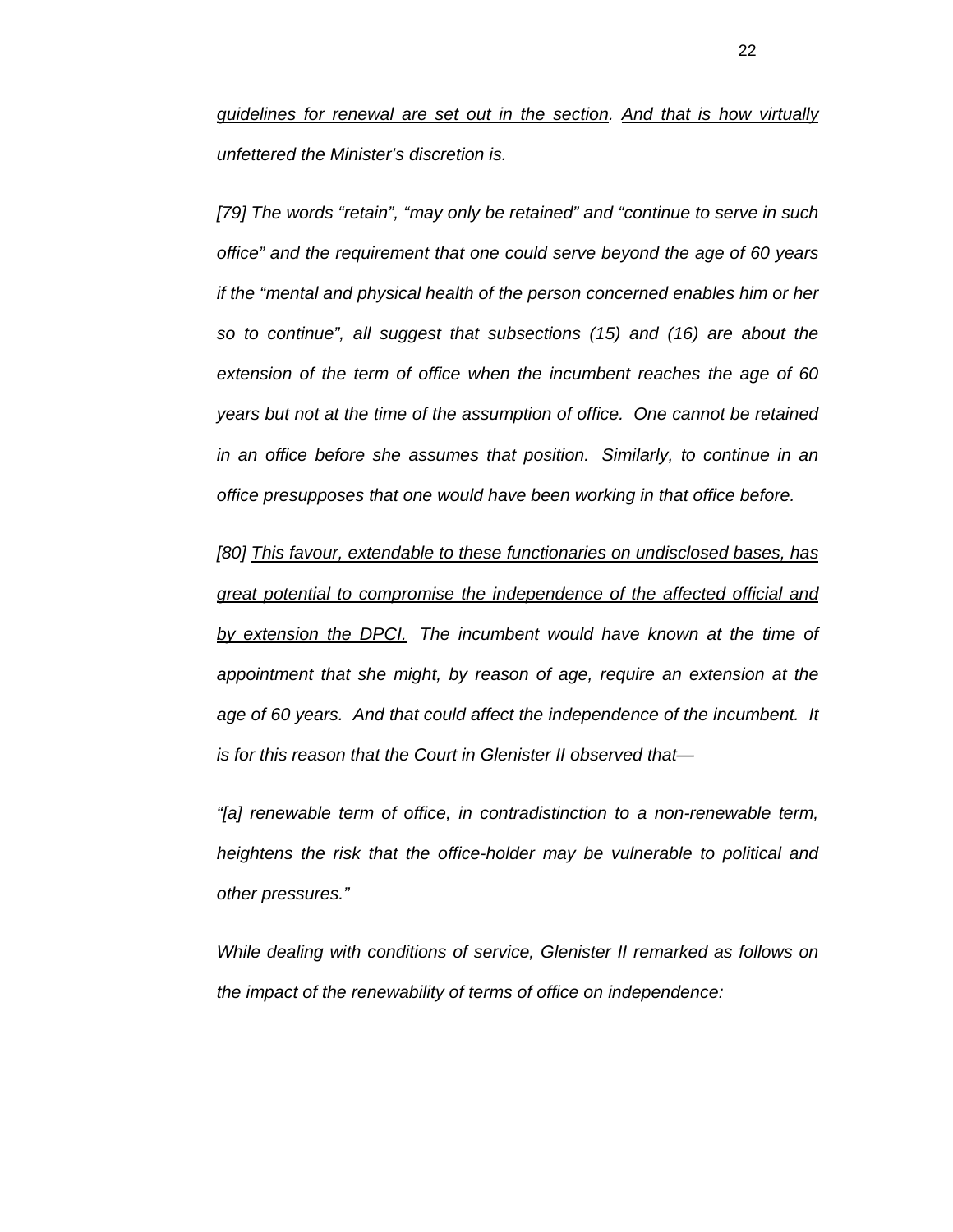*"[T]he lack of employment security, including the existence of renewable terms of office . . . are incompatible with adequate independence." (Emphasis added.)* 

*[81] The danger of renewability was also dealt with in JASA. Renewal invites a favour-seeking disposition from the incumbent whose age and situation might point to the likelihood of renewal. It beckons to the official to adjust her approach to the enormous and sensitive responsibilities of her office with regard to the preferences of the one who wields the discretionary power to renew or not to renew the term of office. No holder of this position of high responsibility should be exposed to the temptation to "behave" herself in anticipation of renewal.* 

*[82] The extension of the term of office of the National Head and the Deputy National Head in terms of section 17CA(15) and (16) has in a way been decided by Glenister II and is inimical to the adequacy of the independence of the DPCI. It is incompatible with the independence necessary for the National Head and Deputy National Head to be faithful to their mandate. These subsections are constitutionally invalid."* 

55. Similarly, in *JASA*, the Constitutional Court stressed:

"*It is well established on both foreign and local authority that a nonrenewable term of office is a prime feature of independence. Indeed, nonrenewability is the bedrock of security of tenure and a dyke against judicial favour in passing judgment. Section 176(1) gives strong warrant to this principle in providing that a Constitutional Court judge holds office for a nonrenewable term. Non-renewability fosters public confidence in the institution*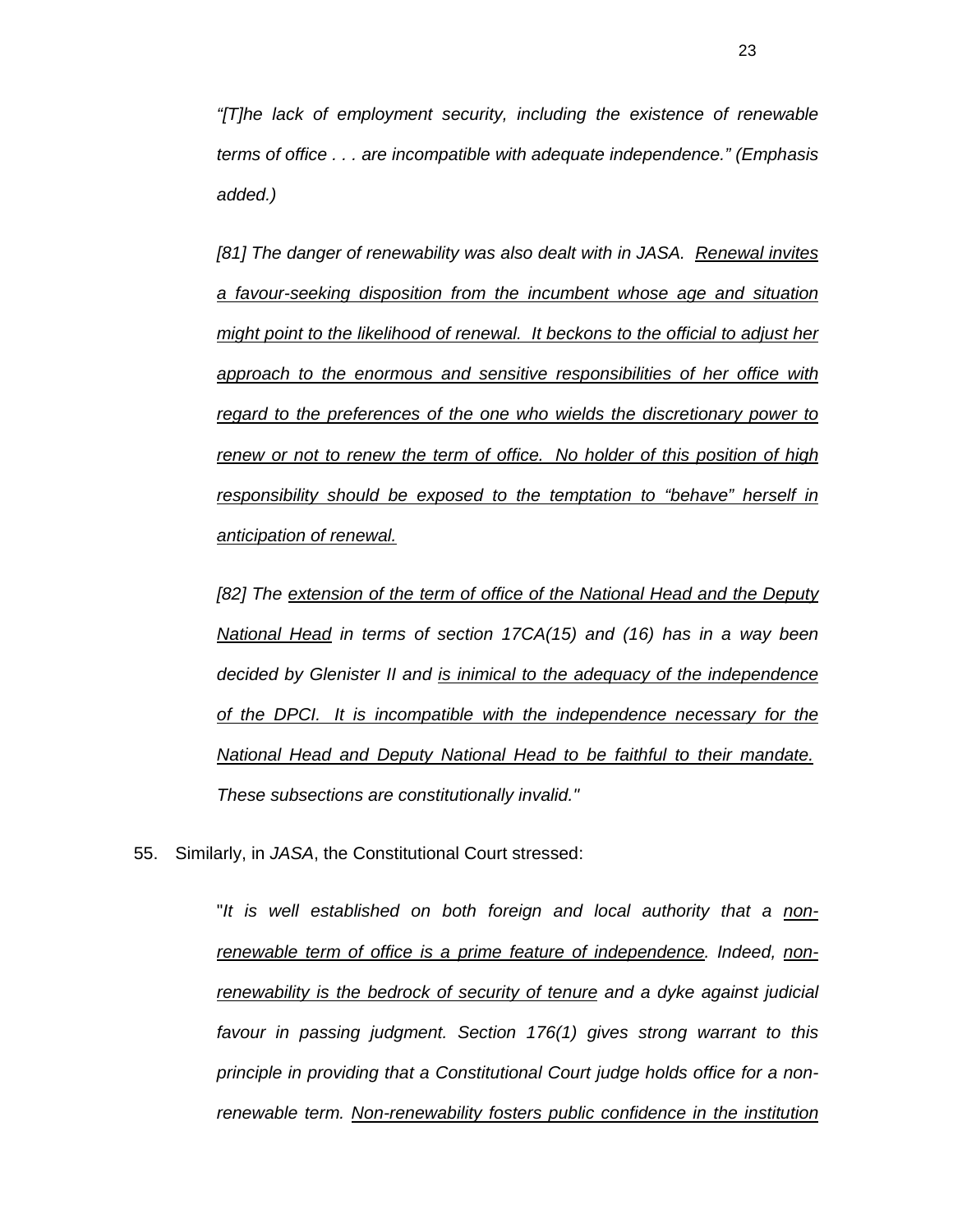*of the judiciary as a whole, since its members function with neither threat that their terms will not be renewed nor any inducement to seek to secure renewal.*" 42 (emphasis added)

- 56. This approach is fully supported by various international law instruments, including:
- 56.1 Article 9(2) of the United Nations Convention against Transnational Organized Crime (to which South Africa is a State Party)**<sup>43</sup>** which states that *"[e]ach State Party shall take measures to ensure effective action by its authorities in the prevention, detection and punishment of the corruption of public officials, including providing such authorities with adequate independence to deter the exertion of inappropriate influence on their actions*" (emphasis added). This provision places duties on states to ensure independence, which must include measures to ensure officials of anticorruption bodies cannot be subjected to undue influence.
- 56.2 Article 6(2) of the United Nations Convention against Corruption (to which South Africa is a State Party)<sup>44</sup> which states that "*[e]ach State Party shall grant [anti-corruption bodies] the necessary independence, in accordance with the fundamental principles of its legal system, to enable the [bodies] to carry out its functions effectively and free from any undue influence*." This provision requires legislation that ensures necessary independence of anti-

<sup>42</sup> *JASA* para [73].

<sup>43</sup> Adopted by the UN General Assembly on 15 November 2000, by resolution A/RES/55/25 and in force from 29 September 2003. Signed by South Africa on 14 December 2000 and ratified on 20 February 2004.

<sup>44</sup> Adopted by the UN General Assembly on 31 October 2003, by resolution 58/4 and in force from 14 December 2005. Signed by South Africa on 9 December 2003 and ratified on 22 November 2004.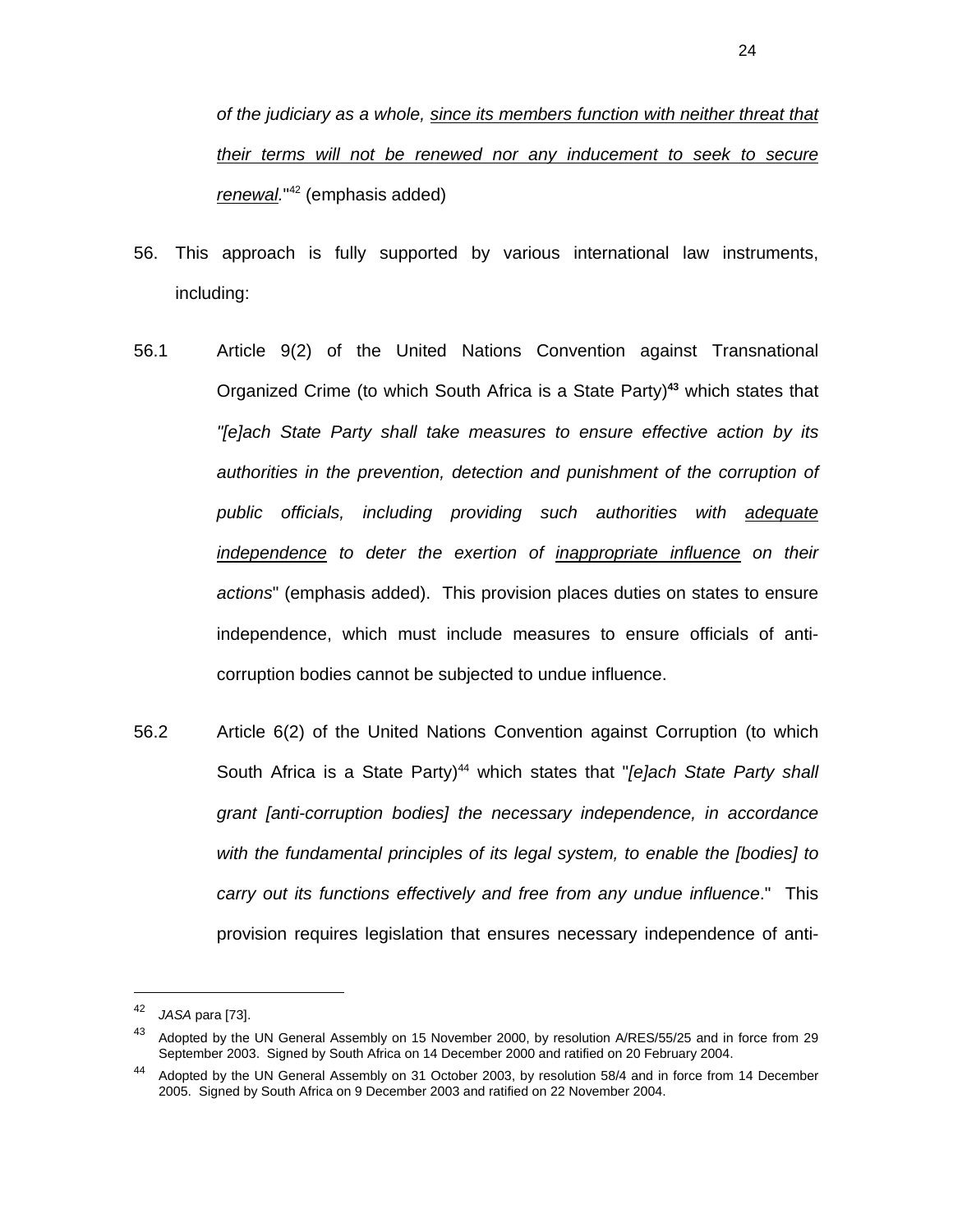corruption bodies such as IPID, by ensuring that they operate free of undue influence. In addition, it states that such measures must be in accordance with the fundamental principles of our legal system ie the Constitution.<sup>45</sup>

56.3 The Organisation for Economic Co-Operation and Development review of the models of the various specialised anti-corruption institutions internationally, titled *Specialised Anti-corruption Institutions: Review of Models* ("**the OECD Report**").<sup>46</sup> The following are extracts from the OECD Report that reflect international experience and best practice:

> "*Experience suggests that it is the structural and operational autonomy that is important, along with a clear legal basis and mandate for a special body. …Transparent procedures for appointment and removal of the director together with proper human resource management and internal controls are important elements to prevent undue interference*. 47

…

*In short, independence, first of all entails de-politicisation of anticorruption institutions. …Institutions in charge of investigation and prosecution of corruption normally require a higher level of independence than those in charge with preventive functions. …In such systems the risks of undue interference is substantially higher when an* 

<sup>45</sup> This was confirmed in *Glenister* at para [123].

<sup>&</sup>lt;sup>46</sup> In compiling the Report, the OECD drew criteria from the UN Convention Against Corruption, and considered best practices from the 35 OECD countries. South Africa is one of seven non-OECD member countries that is party to it.

<sup>47</sup> OECD Report at p10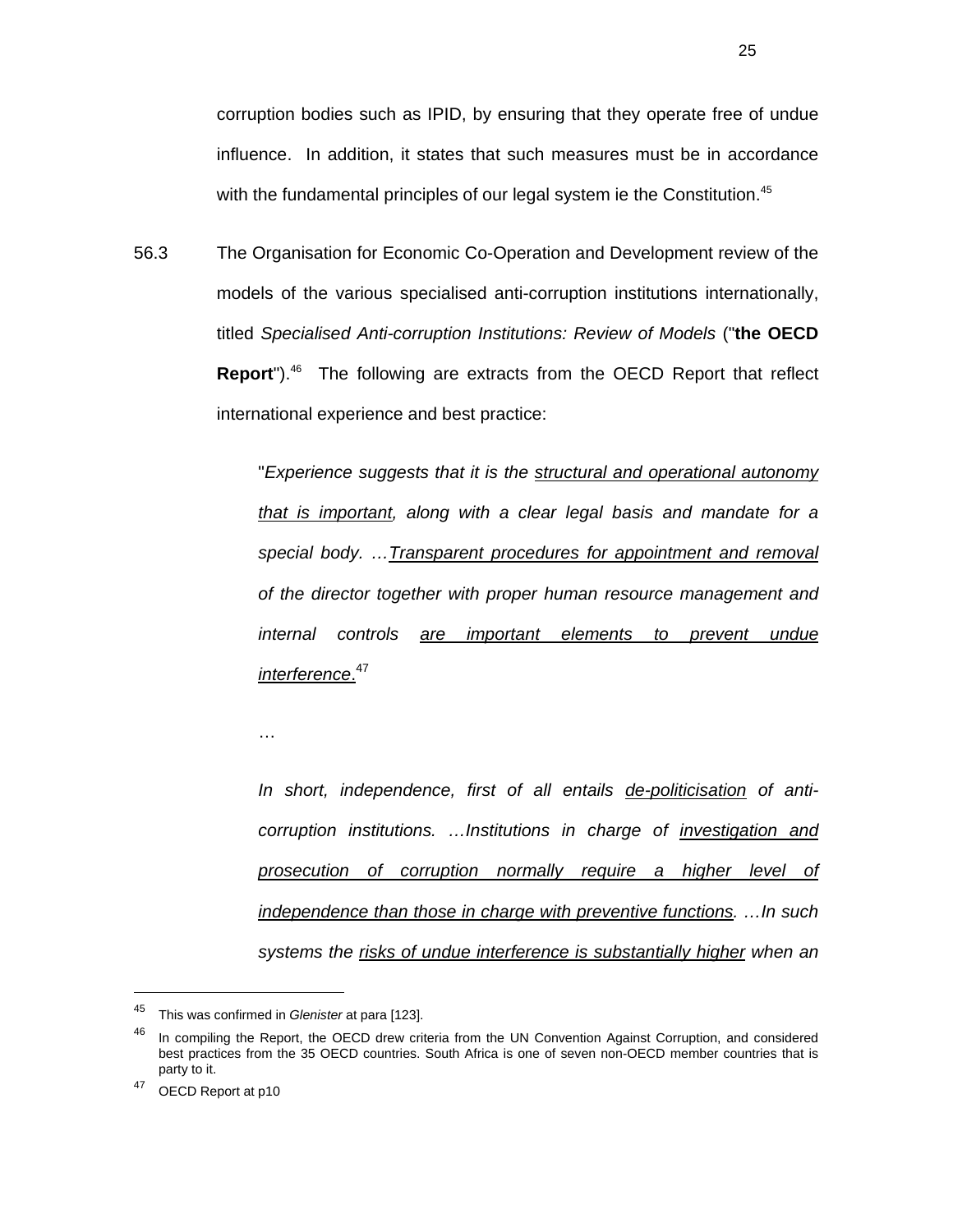*individual investigator or prosecutor lacks autonomous decision-making powers in handling cases, and where the law grants his/her superior or the chief prosecutor substantive discretion to interfere in a particular case*" (emphasis added).

- 57. Ultimately, terms of office which are renewable at the instance of third party political actors invite or give the impression of rent-seeking and irremediably undermine independence. They are unconstitutional. The Hughes Order permits, however, of that unconstitutionality.
- 58. Courts have a duty, under the Constitution, to avoid that result, by giving the legislation a constitutionally compliant meaning, which does not unduly strain the language used in the legislation.
- 59. This is possible, as set forth below.

### *The only constitutionally compliant interpretation*

- 60. As stated above, non-renewable terms of office of functionaries in independent public institutions are a central feature of independence.<sup>48</sup>
- 61. Where an individual is placed in high office with enormous powers, the prospect of renewal at the discretion of an individual or body should not exist as this has the possibility to shape how the incumbent exercises his or her powers, in the hope of securing a discretionary renewal. Even if this scenario does not play out in fact, the mere existence of such a renewal power will suffice to affect the perception of independence of that institution, which cannot be permitted.

<sup>48</sup> *JASA* para [73].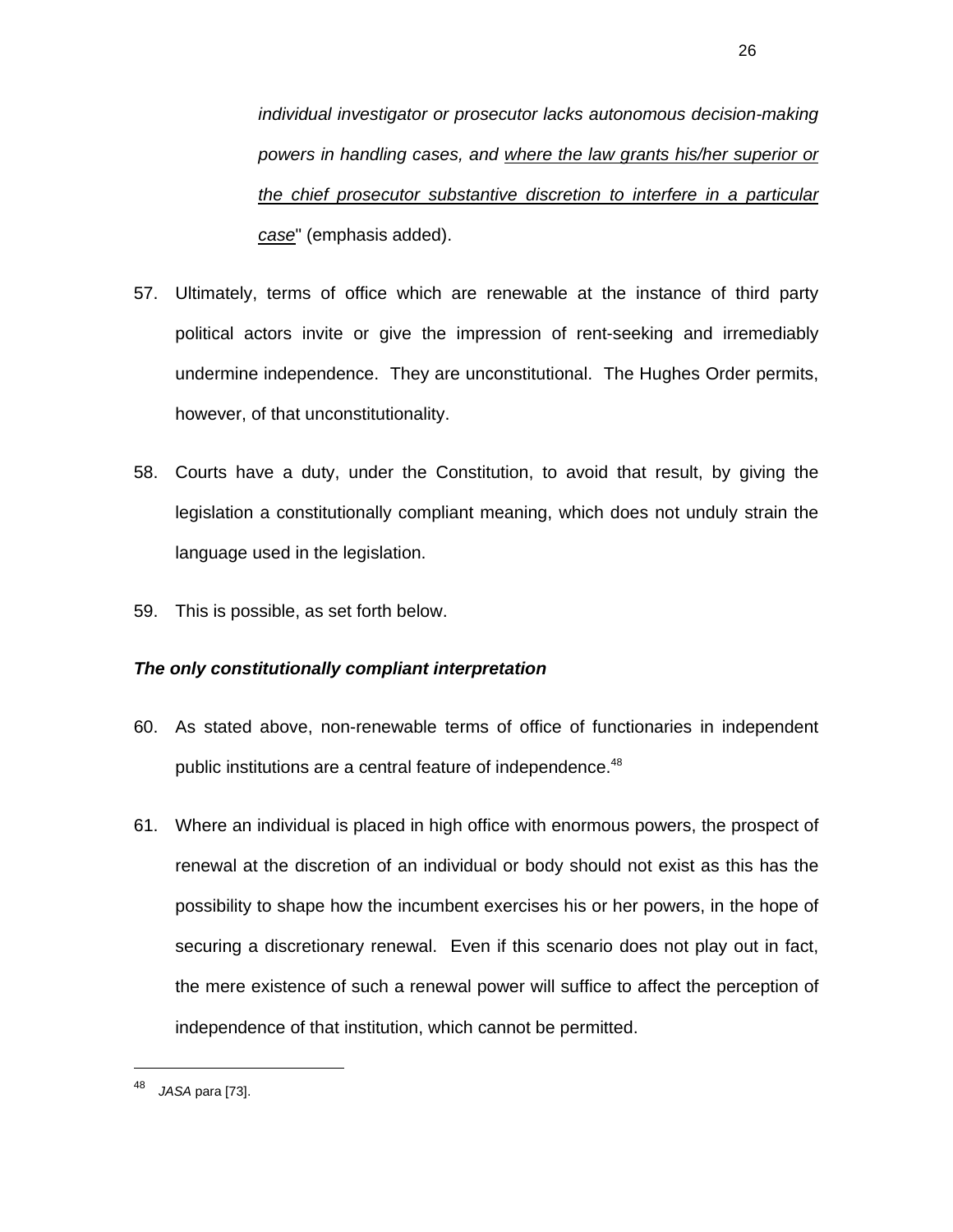- 62. It was held in *Glenister* that when determining the adequate independence of the Directorate for Priority Crime Investigations, the public perception of independence is an additional factor to consider beyond the actual structural and operational autonomy of the institution. To this end, the Court held that "*public confidence that an institution is independent is a component of, or is constitutive of, its independence*," and that "*public confidence in mechanisms that are designed to secure independence is indispensable*."49
- 63. In this case, while the legislation refers to the term being renewable, it does not indicate at whose instance the term is renewed.
- 64. Here, the interpretation which gives effect to constitutional requirements and values - and therefore must be favoured - is one that protects IPID's independence and ensures that renewal is not left to the discretion of politicians, for all the reasons set forth above.
- 65. In this context, it is important to recall the purpose of IPID and role of the Executive Director, as interpreted by the Constitutional Court:

"*IPID is an independent police complaints body established in terms of section 206(6) of the Constitution. Section 4(1) of the IPID Act requires it to function independently of SAPS. This is to ensure that IPID is able to investigate cases or complaints against the police without any fear, favour or prejudice or undue external influence. Section 4(2) of the IPID Act requires that each organ of state assist the Directorate to maintain its impartiality and to perform its functions effectively. Importantly, section 2 of the IPID Act* 

<sup>49</sup> *Glenister* at para [207] citing *S and Others v Van Rooyen and Others* 2002 (5) SA 246 (CC) at para [32].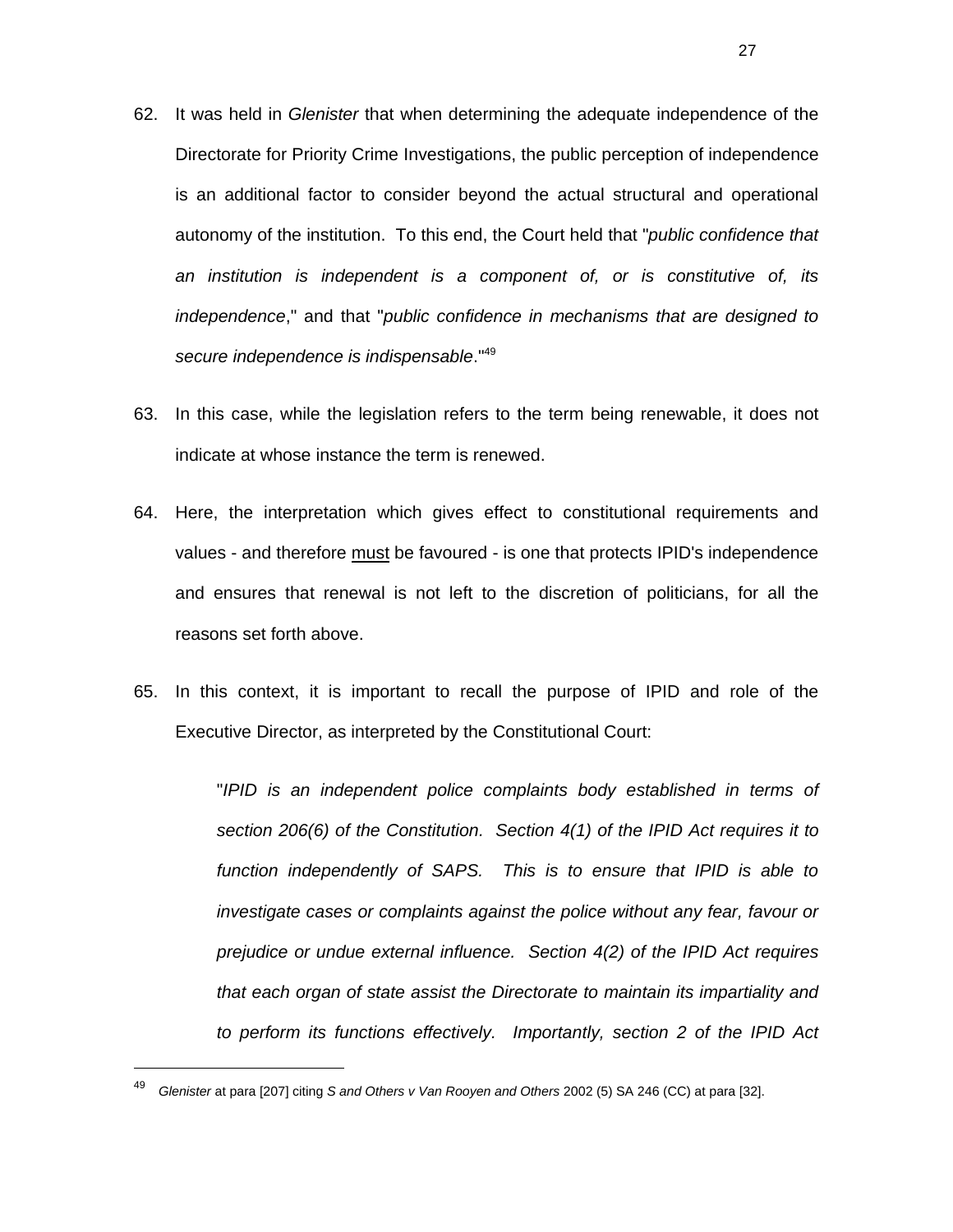*requires IPID to play an oversight role over SAPS and Municipal Police Services. Given the nature, scope and importance of the role played by police in preventing, combating and investigating crime, IPID's oversight role is of cardinal importance. This is aimed at ensuring accountability and transparency by SAPS and Municipal Police Services in accordance with the principles of the Constitution.* 

*IPID is headed by an Executive Director who is nominated by the Minister in terms of section 6(1) of the IPID Act. This nomination must be either confirmed or rejected by the Parliamentary Committee within a period of 30 parliamentary working days.* 

*The Executive Director's responsibilities are set out in section 7 of the IPID Act. They include: providing strategic leadership to the Directorate;[27] appointing provincial heads of each province;[28] appointing such staff as may be necessary to enable the Directorate to perform its functions in terms of the Act;[29] giving guidelines concerning the investigation and management of cases by officials within the respective provincial offices, the administration of national and provincial offices and, the training of staff at national and provincial levels; referring criminal cases revealed as a result of an investigation to the NPA for criminal prosecution and notifying the Minister of such referral; ensuring that complaints regarding disciplinary matters are referred to the National Commissioner and where appropriate, the Provincial Commissioner; once a month submitting a summary of disciplinary matters to the Minister and providing the Secretary with a copy thereof; and keeping proper records of all financial transactions, assets and liabilities of the*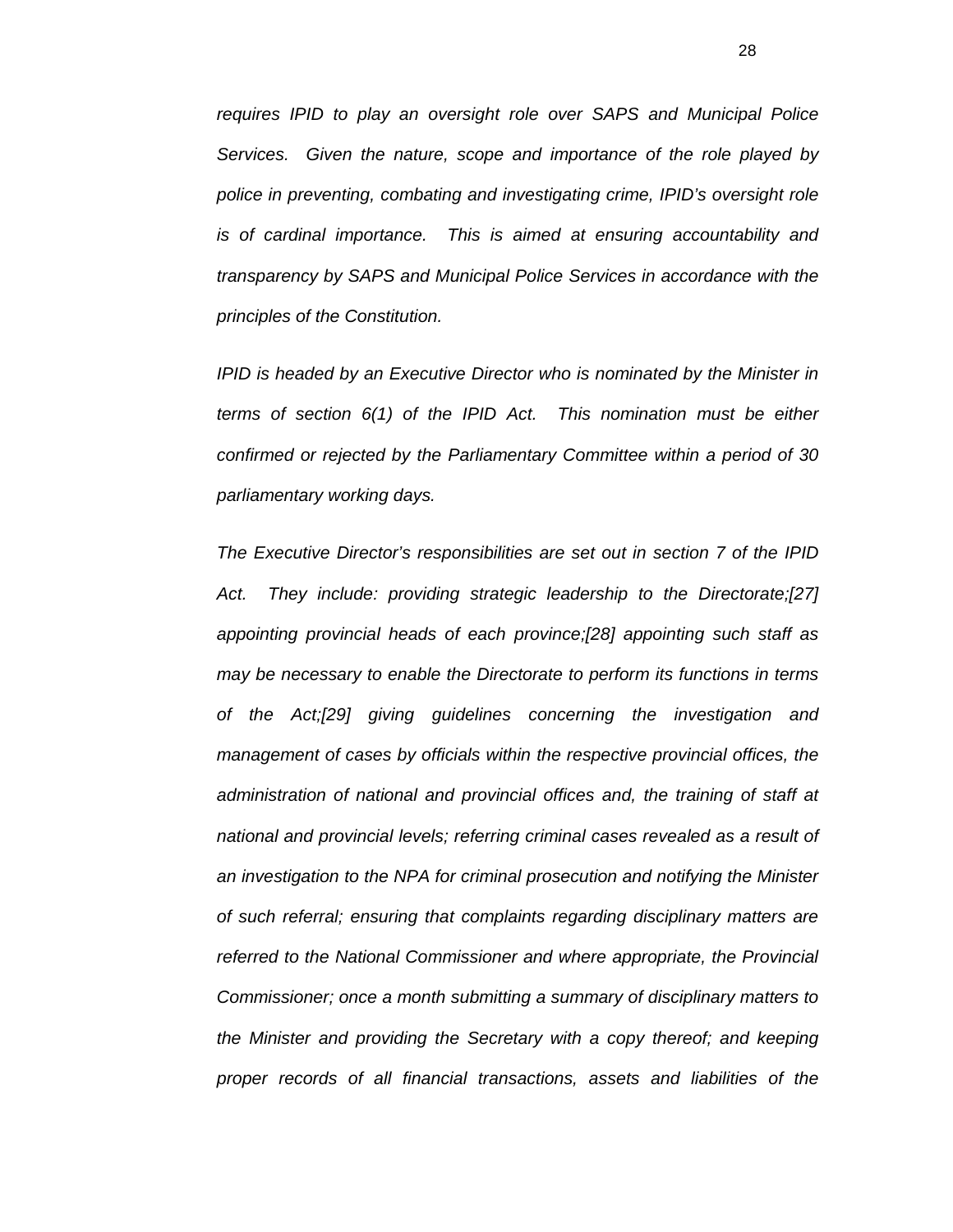*Directorate, ensuring that the Directorate's financial affairs comply with the Public Finance Management Act and, preparing an annual report in the manner contemplated in section 32. The Executive Director is also the accounting officer of the Directorate. Evidently, his duties are extensive and wide.*" 50

- 66. IPID, headed by its Executive Director, is thus of immense national importance. It is an essential organisation which gives effect to chapter 2 of the Constitution of the Republic of South Africa, 1996, by "*provid[ing] for the upholding and safeguarding of fundamental rights of every person*".51
- 67. IPID's importance in our constitutional project is concretised by its corruption fighting function, particularly where that corruption may be in the ranks of those who have sworn to protect and serve the public, being the South African Police Service and Municipal Police Services. These bodies, in turn, house essential corruption fighting organisation themselves, including, for example, the "Hawks" (the DPCI).
- 68. IPID is thus the constitutional answer to the query *quis custodiet ipsos custodes*, ensuring that those who are mandated to root out corruption, uphold the law and prevent crime are not themselves guilty of corruption or unlawful conduct.
- 69. Given that members of the police, most particularly the DPCI, are charged with fighting corruption, often at an executive level, it is essential that not only are these

<sup>50</sup> *McBride* paras [24] - [26].

<sup>&</sup>lt;sup>51</sup> IPID Act preamble.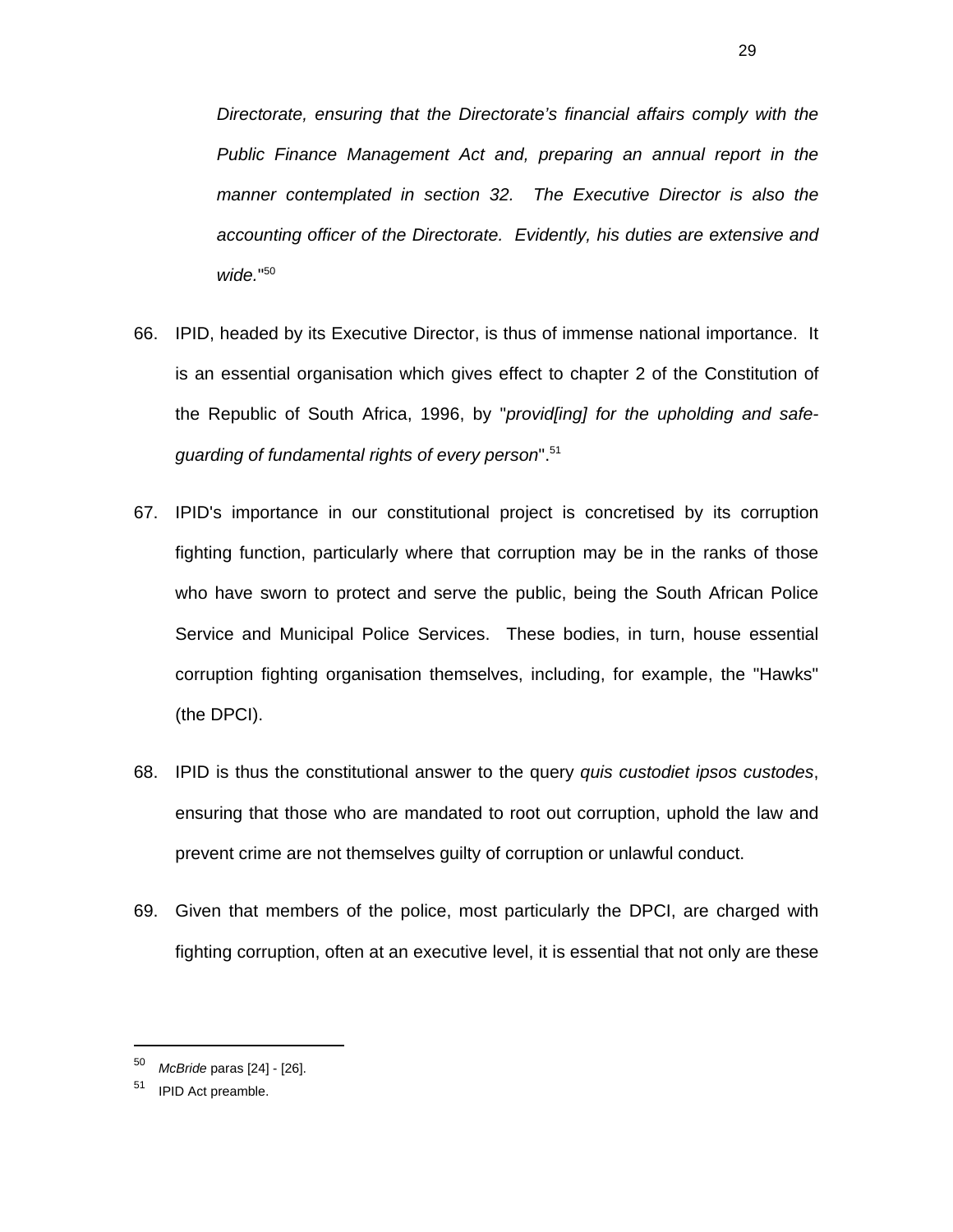bodies sufficiently independent, but the body which exercises oversight over them - namely IPID - is itself independent.

70. In assessing independence, the Constitutional Court has already grappled with the question as to "*[w]hat then does the independence of IPID mean?".* Paragraphs 31 to 39 of *McBride* traverse this issue, and it is telling that the following was described as useful and illuminating in trying to define and delineate the contours of independence as it pertains to the independence of IPID:

> "*Independence primarily means that the anti-corruption bodies should be shielded from undue political interference. To this end, genuine political will to fight corruption is the key prerequisite. Such political will must be embedded in a comprehensive anti-corruption strategy. The level of independence can vary according to specific needs and conditions. Experience suggests that it is the structural and operational autonomy that is important, along with a clear legal basis and mandate for a special body, department or unit. This is particularly important for law enforcement bodies. Transparent procedures for appointment and removal of the director together with proper human resources management and internal controls are important elements to prevent undue interference*."52

71. In *McBride*, the Constitutional Court decried the involvement of the Minister in IPID, adjudging the Minister's power of removal as being "*antithetical to the entrenched independence of IPID envisaged by the Constitution as it is tantamount to impermissible political management of IPID by the Minister. To my* 

<sup>52</sup> *McBride* para [35], quoting the OECD Report referenced above, which was cited with approval by the Constitutional Court in *Glenister.*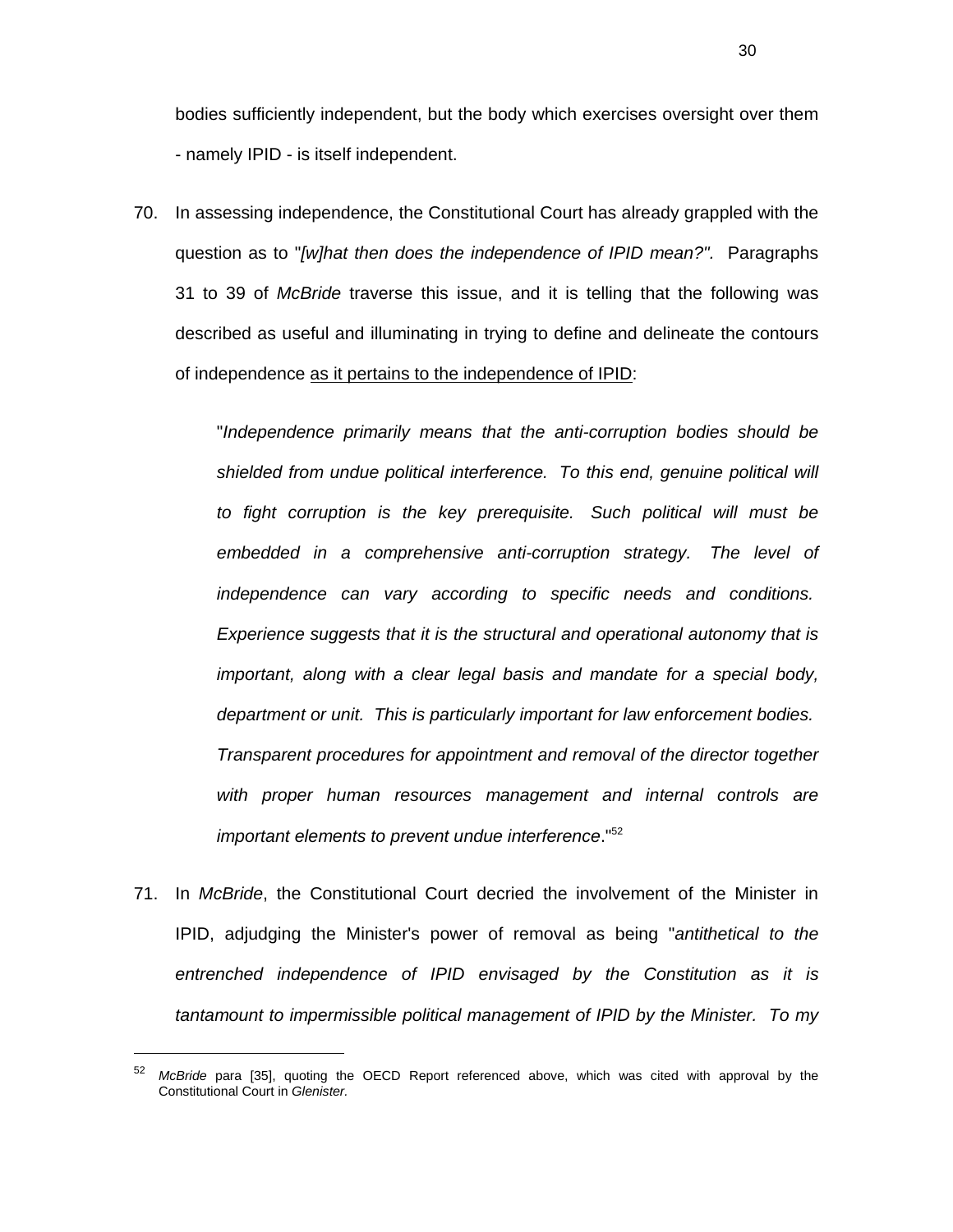*mind, this state of affairs creates room for the Minister to invoke partisan political influence to appoint someone who is likely to pander to his whims or who is sympathetic to the Minister's political orientation. This might lead to IPID becoming politicised and being manipulated. Is this compatible with IPID's independence as demanded by the Constitution and the IPID Act? Certainly not*."53

- 72. In short, IPID and its Executive Director are of paramount national and constitutional importance, they must be independent and be seen to be independent, and independence is defrayed through any political interference or the possibility therefor.
- 73. In light of this, section 6(3)(b) cannot be interpreted to afford the Minister or the Committee any role in the renewal process.<sup>54</sup> This is particularly so where there are no objective criteria for renewal. In the context of renewals, for all the reasons given above, they should be treated with even greater circumspection where it is suggested that such powers are to be exercised by political actors, who necessarily will or may have political agendas.
- 74. IPID must enjoy sufficient structural and operational autonomy so as to shield it from undue political influence; this can only be achieved by removing the option to renew from any political actor. Of course, the Committee and Parliament are, similarly, political actors. Indeed, members thereof may even be the subject of DPCI investigations, with IPID in turn exercising oversight over the DPCI.

 $\overline{a}$ 

31

<sup>53</sup> *McBride* para [38].

See, too, *McBride* para [39].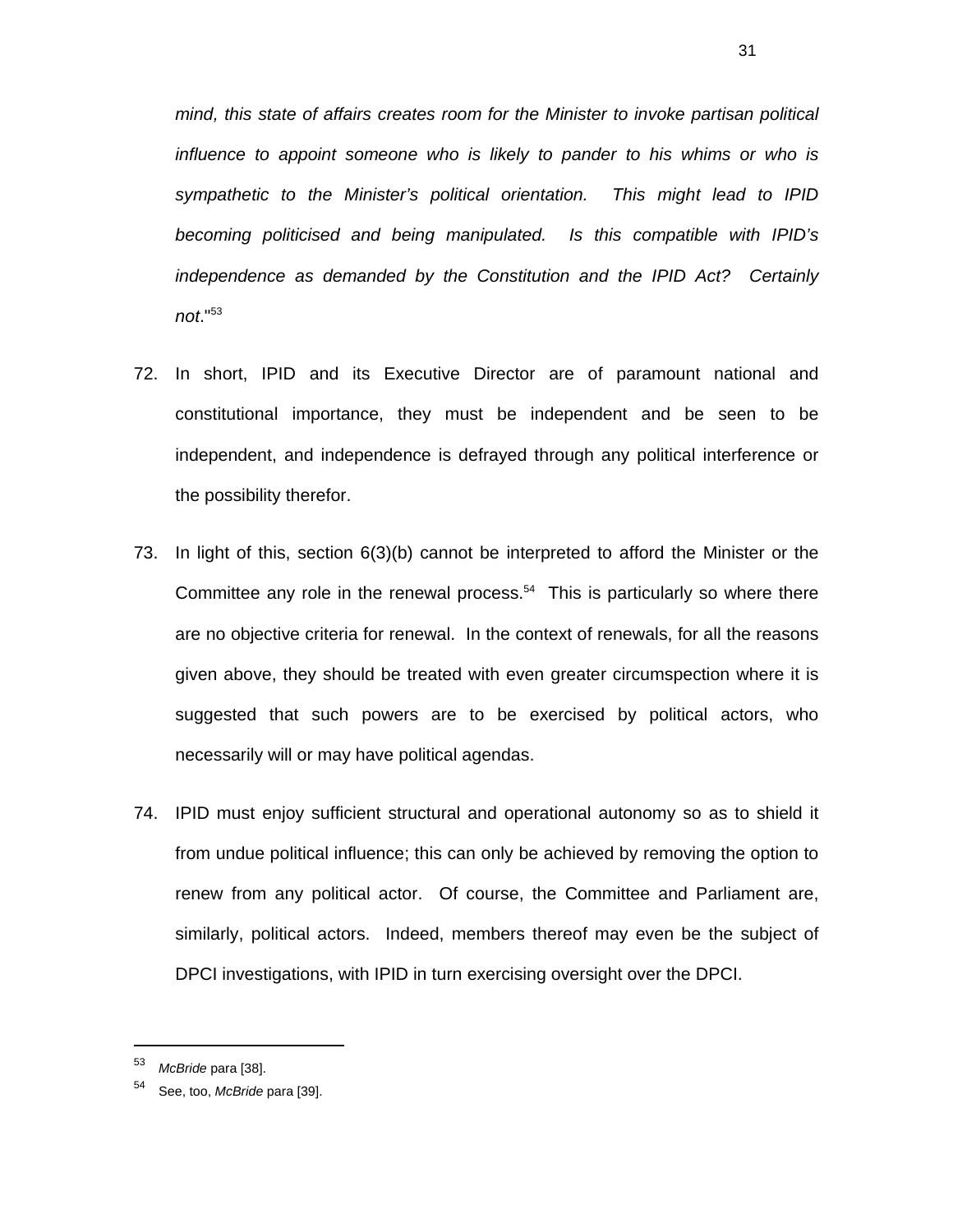- 75. While the Minister and the relevant Parliamentary Committee play a part in appointing the Executive Director of IPID, a renewal of a term of office is, as the Constitutional Court has held, qualitatively different from an initial appointment, as there is a greater opportunity for political favouritism and perverse incentives and disincentives. Once invested with significant power, there should be no external influences which should sway - or have the potential to sway - the incumbent to abuse such power for ulterior purposes. The renewal thus cannot, as a matter of constitutional principle, be left to political happenstance.
- 76. For this reason, the only constitutionally compliant interpretation which safeguards independence and the perception thereof is that the term contemplated in section 6(3)(b) of the IPID Act is renewable at the instance only of the Executive Director of the IPID and not at the instance of the Minister, a parliamentary committee or the Executive.
- 77. The Executive Director would still remain subject to constitutionally compliant oversight through the mechanisms established in the Constitution and the removal powers under the IPID Act.

#### **APPEALABILITY OF THE HUGHES ORDER AND REASONS**

78. As demonstrated above, the Order has far-reaching effects. The Order declared the Minister's decision on the renewal of Mr McBride's term of office one which had to be confirmed or rejected by the Portfolio Committee and endorsed the settlement agreement reached between the respondents. In so doing, the court *a quo* endorsed the underlying interpretation of the IPID Act, as chosen by the respondents, which was being given effect to. The constitutionality of this interpretation, however, was never ventilated in open court and no argument on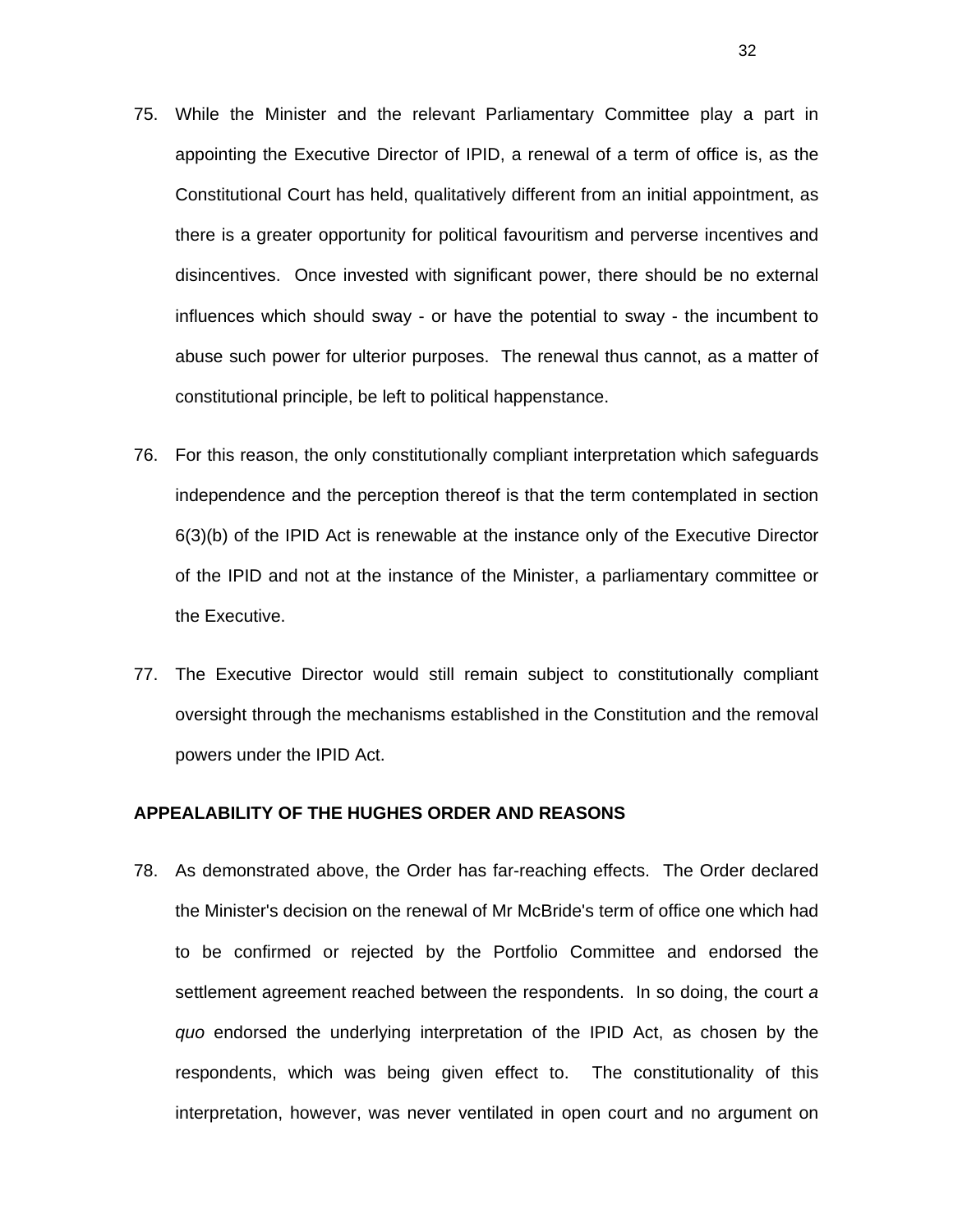the merits of the matter was advanced by the parties, despite the HSF's submissions - supported by Constitutional Court precedent - to the contrary.

79. There is, with submission, no legal basis on which an order of that nature could ever properly be issued and is inconsistent with the Constitutional Court's finding in *Buffalo City Metropolitan Municipality v Asla Construction (Pty) Limited* (CCT91/17) [2019] ZACC 15; 2019 (6) BCLR 661 (CC); 2019 (4) SA 331 (CC), in particular paragraph 25 thereof where the Court held:

> "*There are sound reasons why a court should carefully scrutinise a settlement agreement before making it an order of court. Once a settlement agreement is made an order of court, it is interpreted in the same way as any judgment or order and affects parties' rights in the same way. Madlanga J in Eke put the matter thus:*

*"The effect of a settlement order is to change the status of the rights and obligations between the parties. Save for litigation that may be consequent upon the nature of the particular order, the order brings finality to the lis between the parties; the lis becomes res judicata (literally, 'a matter judged'). It changes the terms of a settlement agreement to an enforceable court order*." (emphasis added).

- 80. The Order directs performance by the Minister and the Committee on the basis of a clearly unlawful and unconstitutional interpretation of the IPID Act. The final effect of the Order is that the power to renew the term of office of the Executive Director of IPID lies in the hands of political actors and exposes IPID to real or potential undue political interference.
- 81. Further, there is now judicial precedent and sanction through the Order that the Minister (an individual political actor) plays an important part in the renewal process, being afforded the power (if not responsibility) to make a preliminary decision. It is this preliminary decision which then falls to be considered by the Portfolio Committee.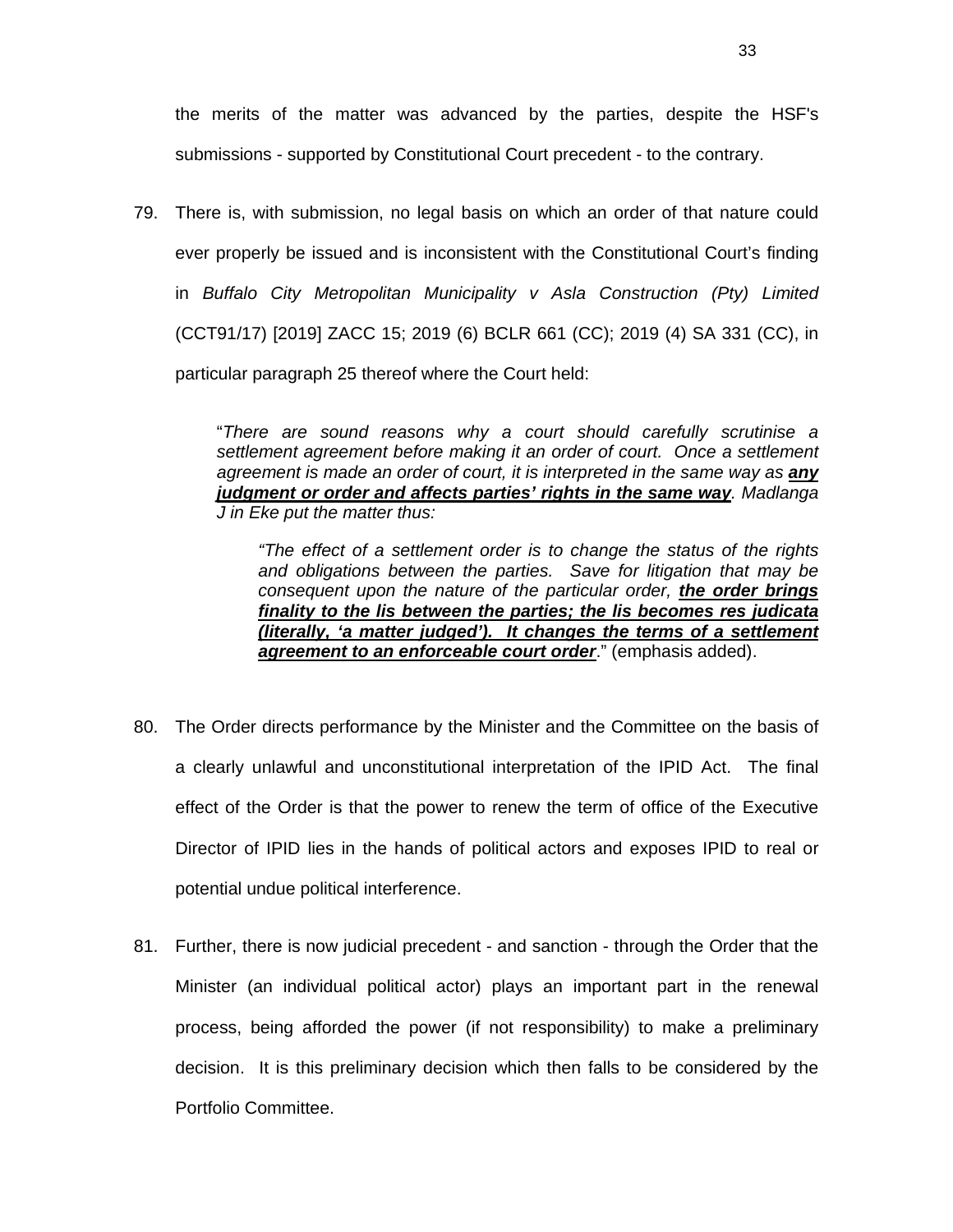- 82. The fact that a litigant prays for, or even that all parties to a matter agree to, an unlawful result does not mean that there is no issue which must be debated or judicially considered.55 In giving effect to the settlement agreement reached by the parties, the court *a quo* effectively decided the interpretation of the IPID Act and lent the imprimatur of the Court to such interpretation.
- 83. The declarations contained in the Order thus amounted to decisions, which decisions have final effect and are appealable.

# **THE PRACTICAL EFFECT OF THE APPEAL – AND IN THE INTERESTS OF JUSTICE THAT IT BE HEARD**

- 84. On 28 February 2019, the Portfolio Committee made a final decision not to renew Mr McBride's term, which decision must stand until reviewed and set aside.<sup>56</sup> Mr McBride has taken the Portfolio Committee's decision not to renew his term on review. However, Mr McBride's review application presupposes that the Portfolio Committee was entitled to make its decision in the first place. It does not deal with the interpretation of s6(3)(b) of the IPID Act - this issue having already been decided by the court *a quo* in rubberstamping the private settlement agreement reached by the respondents.
- 85. This appeal will determine the separate and objectively fundamental question of the constitutionality and lawfulness of the interpretation endorsed by the Hughes Order and Reasons. In other words, the issues raised in Mr McBride's review of

<sup>55</sup> *Eke v Parsons* 2016 (3) SA 37 (CC) at paras [25] and [26].

<sup>&</sup>lt;sup>56</sup> See the sample of news articles attached as annex "RA1" to the HSF's replying affidavit in response to the Minister's answering affidavit before this Court.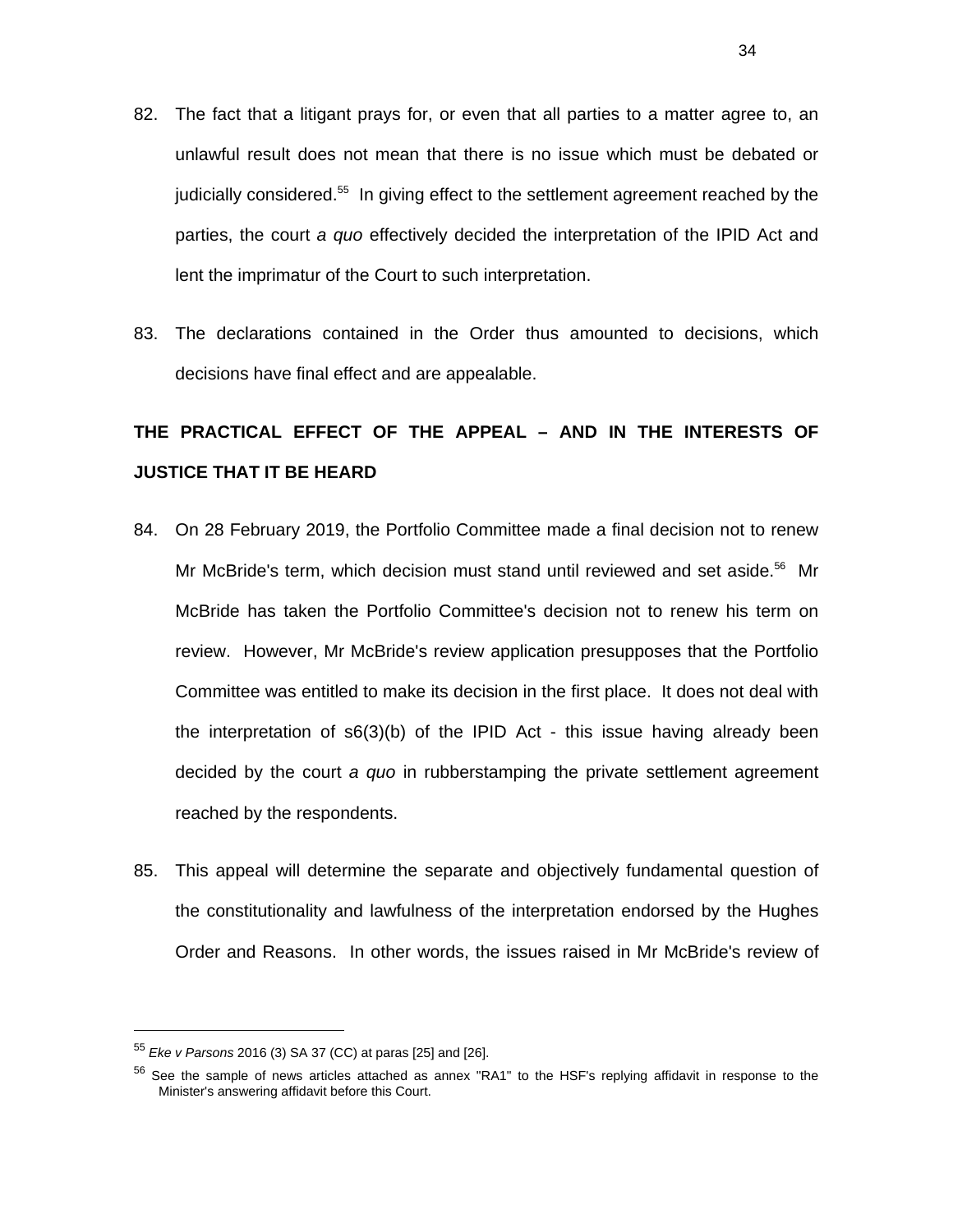- 86. That is not to say that the determination of the legal question by this Court will have no practical effect.
- 87. Not only will the legal conclusions by this Court guide future courts regarding the manner in which consent orders are endorsed in public law matters, and provide practical impacts for Parliament, the Minister and the Committee regarding future renewal and appointment of the head of IPID.
- 88. This Court's decision will also have a practical impact on Mr McBride's review application and any appeals arising therefrom.
- 89. And if the HSF is successful in these proceedings, the outcome of this appeal will be a death-knell to review proceedings in their entirety, as the legal underpinning for such proceedings will have been removed.
- 90. In any event, this Court on account of the stance adopted by the court a quo is faced directly with the question of an unconstitutionality in respect of IPID's interpretation and an unconstitutionality in relation to the manner in which that interpretation was given judicial endorsement in a settlement agreement. The jurisprudence on section  $172(1)(a)$  of the Constitution is well settled – a court faced with an unconstitutionality must declare it so.<sup>57</sup>
- 91. An unconstitutional interpretation of the IPID Act cannot stand. Not only is the Hughes Order now a public pronouncement on the renewal process, but it will also

<sup>57</sup> *State Information Technology Agency SOC Ltd v Gijima Holdings (Pty) Ltd* 2018 (2) SA 23 (CC) at para 52.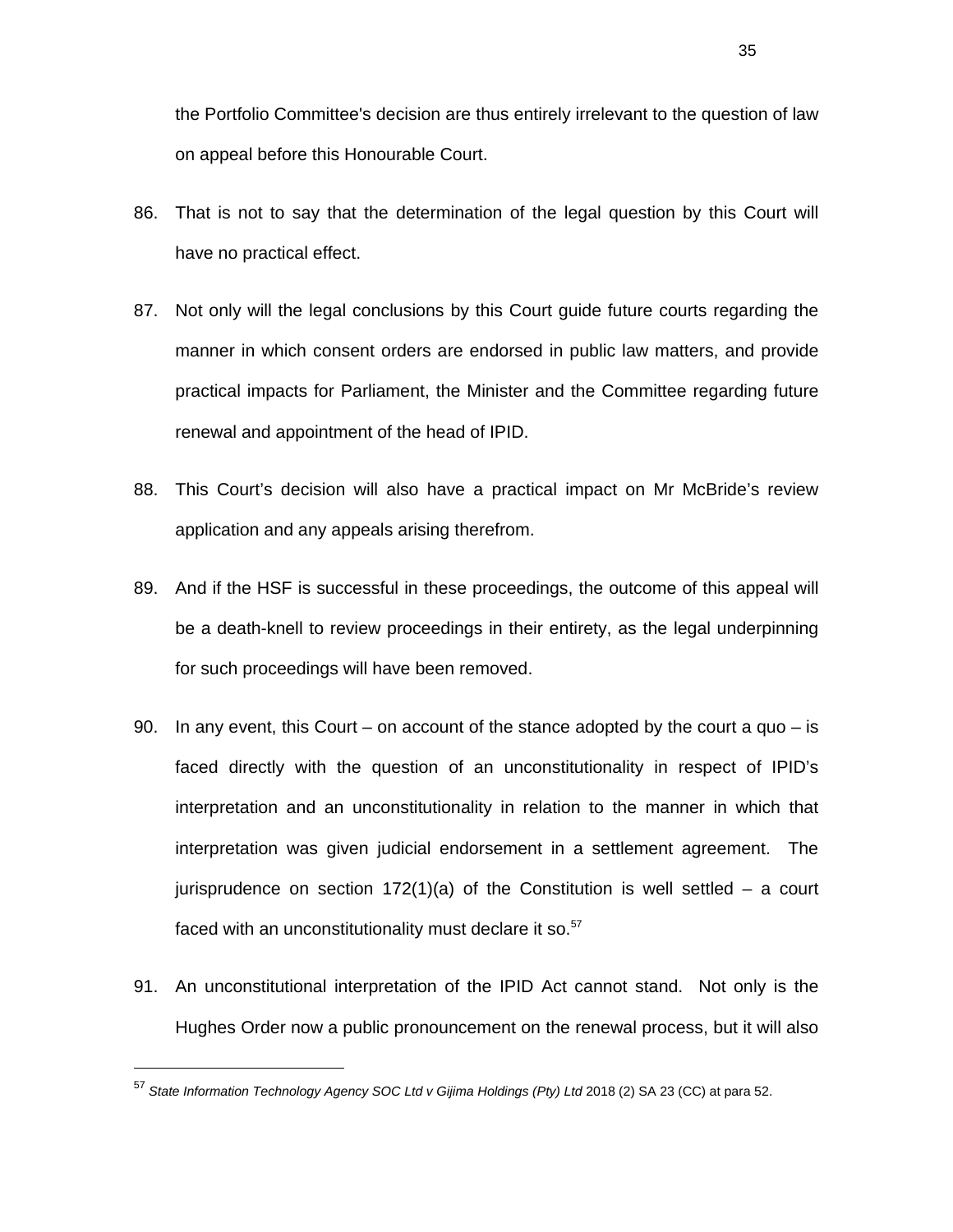likely affect the functioning of IPID. IPID's officials will now have to consider themselves beholden to the political branches, whatever the decision of the Committee.

- 92. Moreover, given the improper manner in which the Order was granted, and substantial implications which that Order and the Reasons have for the role of *amici* in constitutional litigation, it is plain that this appeal will provide clarity on the place of *amici*, quite aside from the rights of parties and responsibilities of courts in relation to settlement orders reached by agreement. This appeal therefore has substantial implications for the administration of justice.
- 93. Absent this appeal by the HSF, the Republic will be burdened with an order, ostensibly binding IPID, the National Executive and Parliament, which was improperly reached, which applies an unconstitutional interpretation to the IPID Act, and which directs high ranking officials to participate in and implement an unconstitutional process. If successful, the appeal will thus clearly have an important effect on the functioning and independence of IPID as the appeal court will have to consider, in its reasoning, the correct interpretation of the IPID Act.
- 94. This appeal is thus not moot as it will have a very clear practical effect it will not only affect the review proceedings but will also - fundamentally - determine the manner by which the Executive Head of IPID is to be appointed or replaced.
- 95. Additionally, the Constitutional Court has held that "*to the extent that it may be argued that this dispute is moot . . . this Court has a discretion whether to hear the matter. Mootness does not, in and of itself, bar this Court from hearing this dispute. Instead, it is the interests of justice that dictate whether we should hear*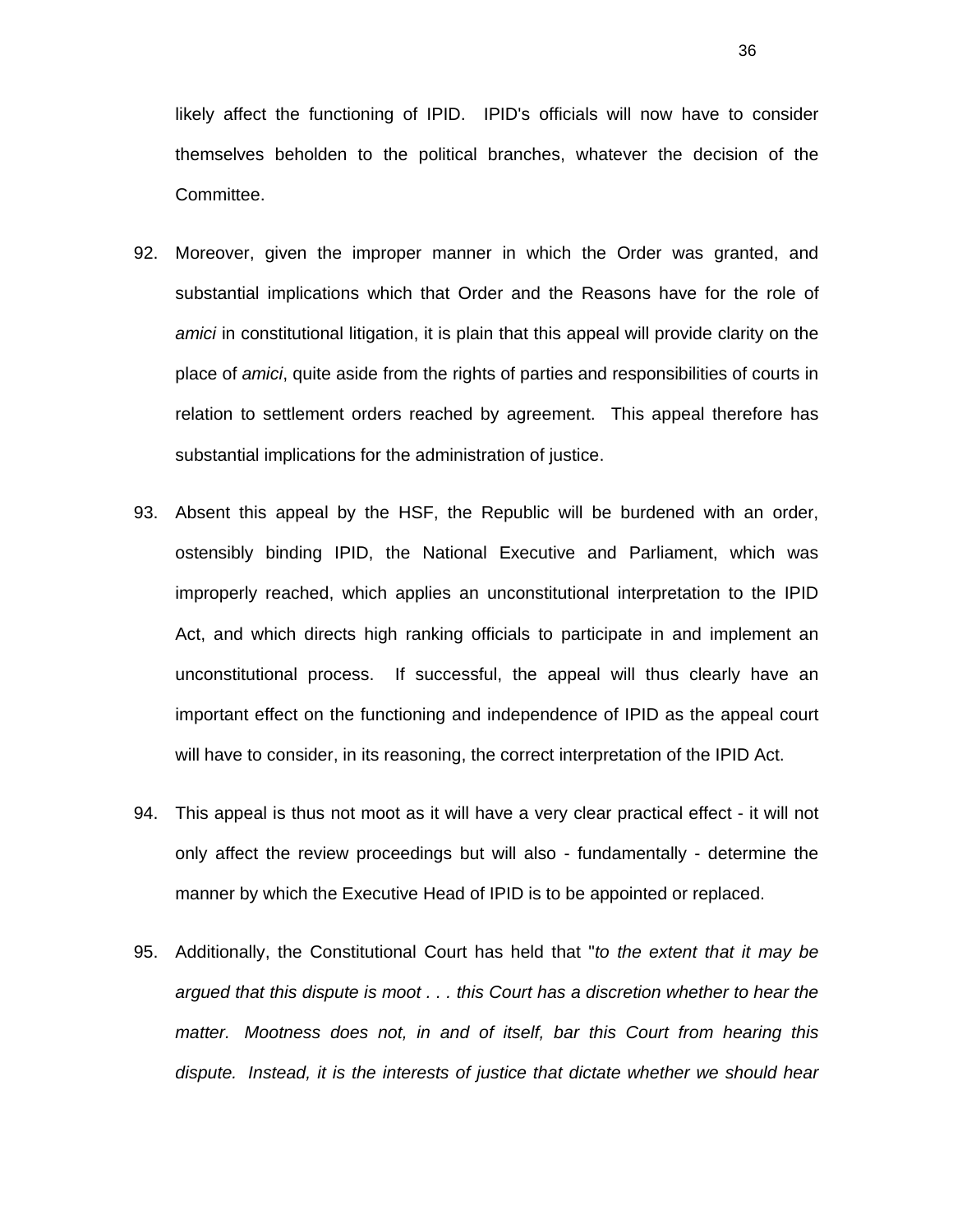*the matter".*58 It is in the interests of justice, for the all the reasons mentioned above, that the appeal be heard (even if it is moot, which the HSF denies).

96. There is, moreover, an entirely separate basis for the appeal to be heard. That is on account of the order of costs made by Hughes J.

#### **COSTS**

- 97. Quite extraordinarily, Hughes J awarded costs to the Minister and Committee as a result of resisting the HSF's application for leave to appeal in the court *a quo*, despite no party seeking costs against the HSF in the leave to appeal application.
- 98. In addition, such an award is entirely contrary to *Biowatch*59 in which it was held that an unsuccessful party in constitutional litigation against the state must be spared from paying the state's costs ("**the Biowatch principle**"). The only exception to the Biowatch principle is in circumstances where the litigation is frivolous or vexatious or based on improper motives or where the interests of justice require a costs order against the unsuccessful party.<sup>60</sup> None of these circumstances existed in the HSF's application for leave to appeal. As has been demonstrated above, the HSF's application for leave to appeal was brought in the interest of ensuring that a lawful, constitutionally compliant interpretation of legislation is upheld. Moreover, it was brought to ensure that IPID, an institution of paramount constitutional importance which exists to curb rampant corruption threatening the political and economic integrity of the country, is sufficiently

<sup>58</sup> *South African Reserve Bank v Shuttleworth* 2015 (5) SA 146 (CC) at para 27. See also *President of the Republic of South Africa v Democratic Alliance and Others* 2020 (1) SA 428 (CC).

<sup>59</sup> *Biowatch Trust v Registrar: Genetic Resources, and Others* 2005 (4) SA 111 (T).

<sup>60</sup> *Lawyers for Human Rights v Minister in the Presidency* 2017 (1) SA 645 (CC) para [18]; *Affordable Medicines Trust v Minister of Health* 2006 (3) SA 247 (CC) para [138].